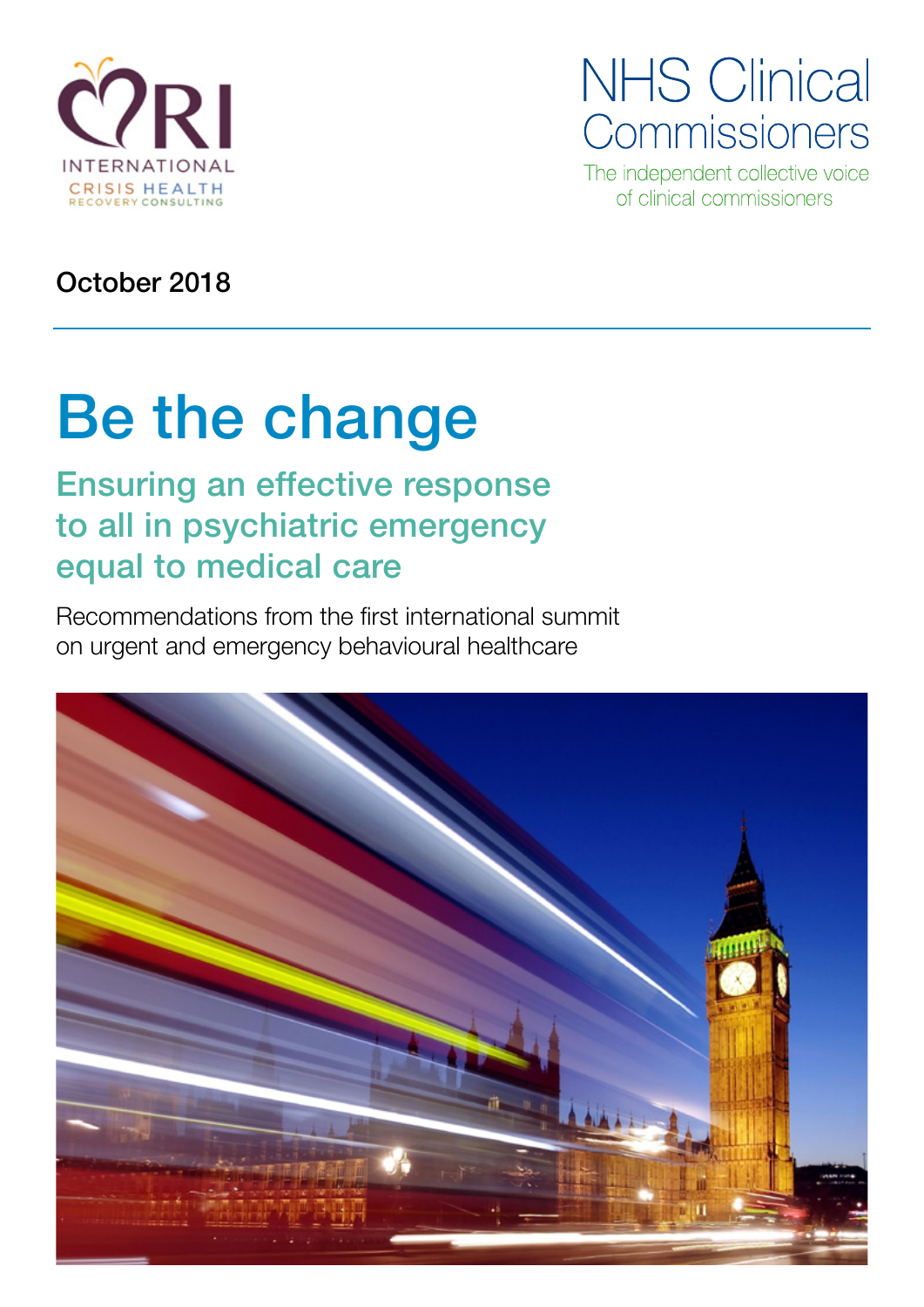## **Contents**

| Foreword                                                                                                                                                                                                                   | 3              |
|----------------------------------------------------------------------------------------------------------------------------------------------------------------------------------------------------------------------------|----------------|
| <b>Executive summary</b>                                                                                                                                                                                                   | $\overline{4}$ |
| The ten recommendations                                                                                                                                                                                                    |                |
| Current state of the crisis delivery system                                                                                                                                                                                | 6              |
| 1. Nations should have an integrated, systematic approach to behavioural health crisis care<br>at the national level – this is seen as the only way to end the current fragmentation of care                               | $\overline{7}$ |
| 2. Crisis service alternatives to the usual emergency measures of formal assessment and<br>psychiatric inpatient care should be actively developed including:                                                              | 8              |
| a. community crisis response (such as mobile crisis teams)                                                                                                                                                                 |                |
| b. shorter stay crisis facility services (eg crisis stabilization, temporary observation, living room<br>models and crisis houses)                                                                                         |                |
| 3. Special consideration should be included to cater for veterans                                                                                                                                                          | 9              |
| 4. An integrated health information exchange-capable technology solution should be<br>implemented to enable seamless care across organisations - we can track a parcel<br>worldwide but not the care of vulnerable people! | 10             |
| 5. Balanced scorecard dashboards should be developed that display real-time, meaningful<br>data and outcome measures that support continuous quality improvement                                                           | 10             |
| 6. Users, peers and carers should be embedded in the design, leadership and delivery of<br>crisis systems - co-production; peer support staff should be trained and integrated in<br>crisis service delivery               | 11             |
| 7. The zero-suicide aspiration should be owned by governmental agencies, policy makers<br>and those implementing health and social services                                                                                | 12             |
| 8. Family and friends should be fully engaged in crisis care and inappropriate barriers<br>created by confidentiality or privacy need to be sensitively overcome                                                           | 13             |
| 9. Each nation needs a single national three-digit crisis hub number that drives easy<br>access in which:                                                                                                                  | 13             |
| a. all callers are welcome, and the crisis is defined by the caller, whether the user, family,<br>friend or professional                                                                                                   |                |
| b. promotion and intelligent social media to get the word out to those who need it                                                                                                                                         |                |
| 10. Significant investment should be identified to deliver these recommendations                                                                                                                                           | 14             |
| <b>Next steps</b>                                                                                                                                                                                                          | 15             |
| Crisis experts                                                                                                                                                                                                             | 15             |
| References                                                                                                                                                                                                                 |                |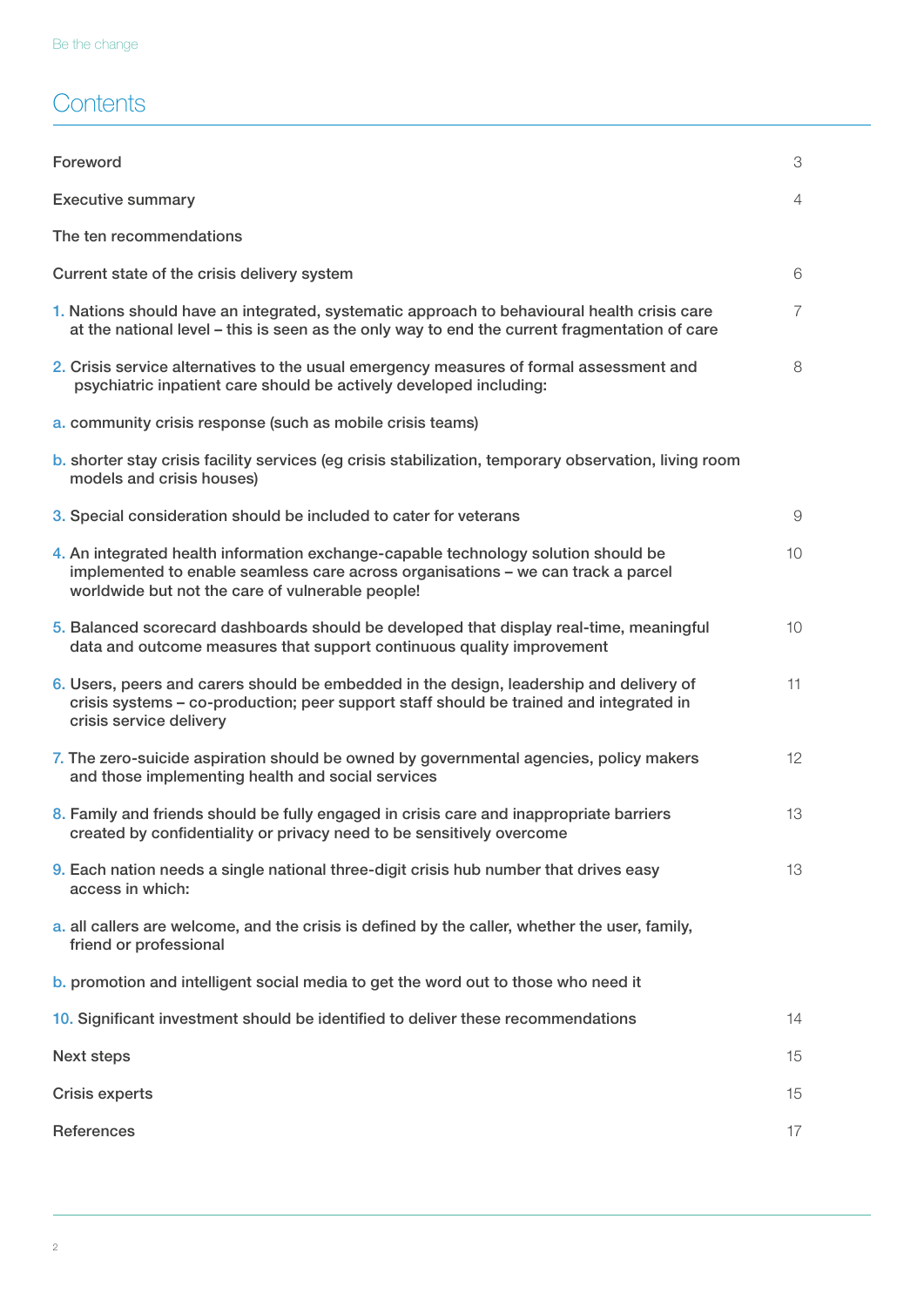### Foreword

We were delighted to put together this first international summit of thought leaders on urgent and emergency care in behavioural health. It was jointly sponsored by RI International<sup>1</sup> and NHS Clinical Commissioners.<sup>2</sup> In this document, the term 'behavioural health' is used in preference to 'mental health'.

It was a stimulating and challenging two days with much food for thought. We heard some very emotional stories from individuals about the struggles they have faced during their times of crisis, but there was also a great deal of hope and aspiration about the future shape and coverage of services. We must never forget that people in crisis are at the most vulnerable time of their life and do not just need services but care, empathy, kindness, support and safety.

The hard work put in by over 50 leaders in urgent and emergency behavioural healthcare has resulted in ten clear recommendations that we believe can transform the crisis care delivered in many countries. The main focus of the event was the US and the UK, but the outcomes have global application and benefit.

We are convinced that it will take action at national level to deliver the transformation required. It needs to engage not only health services but also ambulance, hospital, police, judicial, social and voluntary services. We are keen to direct these recommendations to governmental agencies, policy makers and those implementing health and social services. In England for instance, we aim to influence the NHS long-term plan to ensure that urgent and emergency

behavioural healthcare is prioritised. In the United States, we similarly aim for the three Interdepartmental Serious Mental Illness Coordinating Committee (ISMICC) recommendations to Congress on crisis care be fully implemented.

This level of coordination needs national commitment and direction. There are some indications that this is beginning, and our hope is that the recommendations here will accelerate and facilitate the process.

We commend the joint wisdom of well over 1,000 years' senior expertise in behavioural health crisis to all who have a concern or interest, as a means of delivering the changes so desperately needed. For our part, we are all endeavouring, in Gandhi's words, to be the change we want to see in the world.

"The hard work put in by over 50 leaders in urgent and emergency behavioural healthcare has resulted in ten clear recommendations"

<u>lizht dhe </u>

David Covington, LPC, MBA President and CEO RI International, USA

a pile

Dr Caroline Dollery Clinical Director East of England Mental Health Clinical Network, UK

Dr Phil Moore Chair, Mental Health Commissioners Network, NHS Clinical Commissioners, UK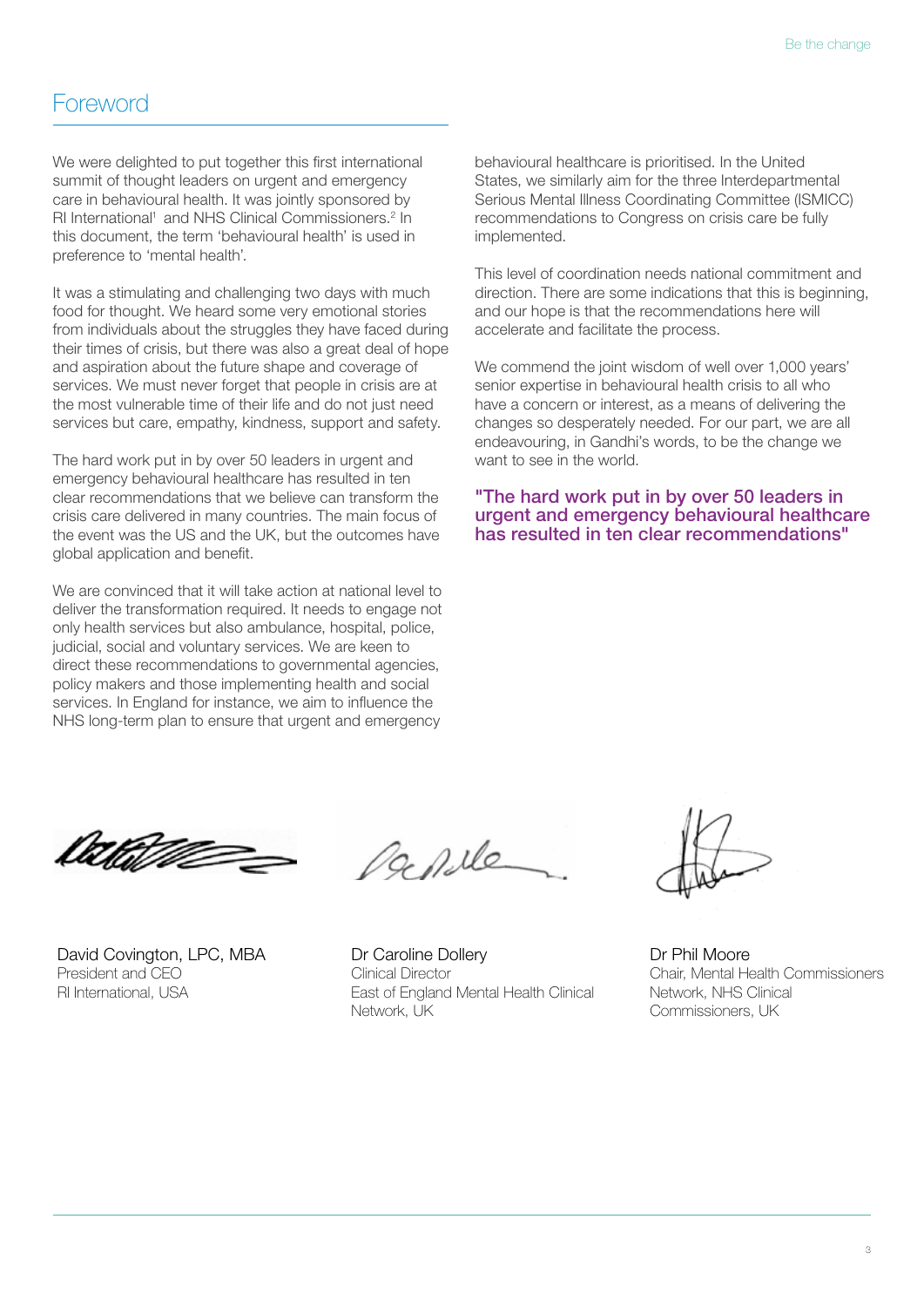### Executive summary

### Behavioural health crisis is a global problem

Behavioural health is an inclusive term that covers the emotions, behaviours and biology relating to a person's mental well-being, their ability to function in everyday life and their concept of self. It includes mental health, substance misuse and the physical consequences that result.

Using suicide as one indicator of crisis, the World Health Organisation (WHO) estimated<sup>3</sup> in 2018 that close to 800,000 people die due to suicide every year, which is one person every 40 seconds. There are indications that for each adult who died of suicide there may have been more than 20 others attempting suicide. Many family and friends are profoundly affected by each person who takes their own life – estimates vary upwards from six to many tens of people.

A 2015 study<sup>4</sup> found that in the USA, the average cost of one suicide was more than \$1.3 million, and the estimated cost of a completed suicide for someone of working age in the UK exceeds  $£1.6$  million.<sup>5</sup> Importantly, every \$1.00 spent on psychotherapeutic interventions and interventions that strengthened linkages among different care providers saved \$2.50 in the cost of suicides.4 Good crisis intervention services are therefore vital to enable early intervention and prevention of adverse outcomes.

The first international summit on urgent and emergency behavioural healthcare took place in London, England at the end of May 2018. For two days a group of 50 thought leaders from the UK and USA debated key themes and the urgent need for changes to our approach to behavioural health crisis care. In aggregate there was well over 1,000 years' experience of working with behavioural health crisis!

Summit attendees included clinical and non-clinical experts, with experience that included government and law enforcement, and people with lived expertise as a recipient of care or a family member. Thus, the themes helpfully represent views from various vantage points but provide a consistent perspective on urgent and emergency behavioural health services.

Examples of exceptional practice were shared, as were areas needing transformation. The summit defined clear recommendations to improve the health of those at risk of behavioural health crisis through better intervention and prevention, at the same time as delivering real cost improvements, allowing more resources to be invested in prevention. The report and the recommendations are aimed at an international audience, but we have referred to country-specific policies and how we aim to influence them.

Opening the summit, the Rt Hon Norman Lamb<sup>6</sup> MP, spoke of a moral imperative to stop tolerating less than adequate mental healthcare, such as shunting people around the country in search of crisis care.<sup>7</sup> He suggested we should all espouse an audacious commitment to see this change, to deliver equal access to treatment and support, a social movement of change engendering a sense of pride and excitement. He referred to the UK Crisis Care Concordat which contains a set of consensus principles to which all areas in England are signed up. "Now," he continued, "we need a significant investment of resources in crisis intervention and support."

The summit defined its aim as ensuring an effective response to all in psychiatric emergency, with an approach equal to medical care. We believe this constitutes the minimally adequate crisis resolution system with full population coverage. This declaration took note of Gandhi's exhortation to "be the change you want to see in the world."

#### These leaders came together to make a change;

to make a difference in diverse communities on two continents that could be applicable globally. Despite the cultural, healthcare system and geographic differences, the challenges faced by all are remarkably similar. The consensus view of participants was that better care is within reach, but better standards must be defined, including minimum standards that can be used to drive changes.

#### It is time to raise expectations, through political activation and systems leadership. The

recommendations are aimed at governmental agencies, policy makers and those implementing health and social services. In making the recommendations, the summit recognised that working in behavioural health crisis is one of the toughest jobs out there and resolved to find ways to make it one of the most rewarding and effective.

This report sets out the ten recommendations and expands on some of the evidence and drivers for the changes required. It also seeks to identify good practice in systems around the world that can be adapted and adopted in other regions.

The status quo needs to be disrupted with a focus on saying 'yes' at times of behavioural health crisis. Crisis intervention technically includes triage, referral and linkage to supportive ongoing services. But it is far more. Kindness with emotional intelligence at the moment of crisis reduces distress. "A ministry of presence that focuses on engagement and collaboration increases comfort and strengthens autonomy and recovery."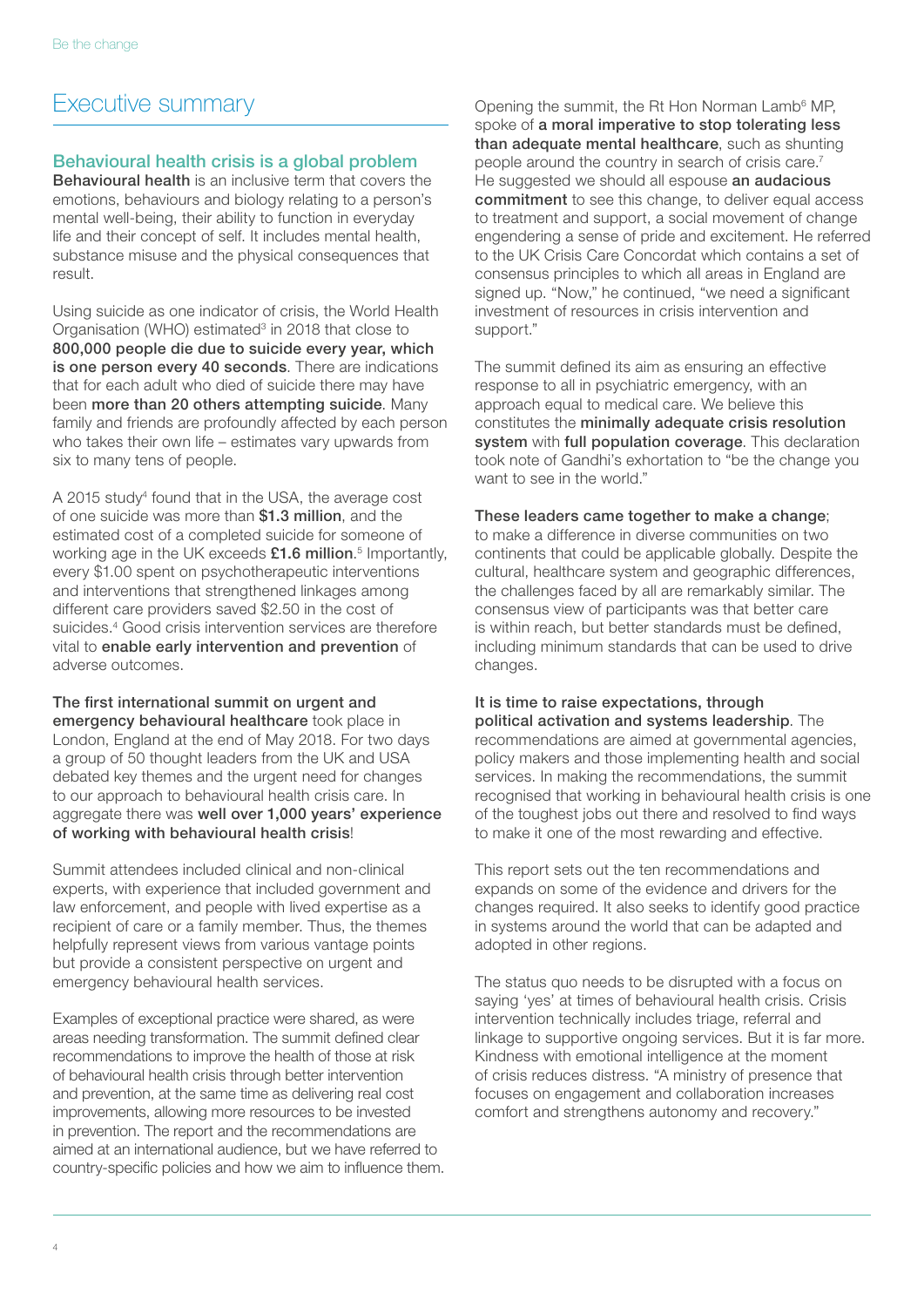### The aspiration

The summit hopes that by raising the profile of the recommendations, there will be greater awareness of the need for change that will facilitate the implementation of improved crisis care for behavioural health globally. In England, we aim to do this by influencing the development of the NHS long-term plan, and in the United States, by ensuring implementation of the Interdepartmental Serious Mental Illness Coordinating Committee (ISMICC) recommendations to Congress on crisis systems and services.

#### "The aim must be 100 per cent access to services in a behavioural health crisis and zero suicide in healthcare"

Fundamental to the recommendations is the view that change is possible, and change is needed. It became clear, as the summit progressed, that a tremendous opportunity exists to immediately impact how systems and people care for those experiencing the most acute behavioural health needs in our communities, regardless of the country where they live.

The aim must be 100 per cent access to services in a behavioural health crisis and zero suicide in healthcare.

The recommendations that follow were created at the summit and are intended to promote achievement of this aim.

### The ten recommendations

- 1) Nations should have an integrated, systematic approach to behavioural health crisis care at the national level – this is seen as the only way to end the current fragmentation of care.
- $\odot$ **Crisis service alternatives to the usual** emergency measures of formal assessment and psychiatric inpatient care should be actively developed including:

a. community crisis response (for example mobile crisis teams)

b. shorter stay crisis facility services (for example crisis stabilization, temporary observation, living room models and crisis houses).

- 3) Special consideration should be included to cater for veterans.
- 4 An integrated health information exchangecapable technology solution should be implemented to enable seamless care across organisations. We can track a parcel worldwide but not the care of vulnerable people!
- 5) Balanced scorecard dashboards should be developed that display real-time, meaningful data and outcome measures that support continuous quality improvement.
- 6 Users, peers and carers should be embedded in the design and leadership of crisis systems – co-production; peer support staff should be trained and integrated in crisis service delivery.
- 7) The zero-suicide aspiration should be owned by governmental agencies, policy makers and those implementing health and social services.
- Family and friends should be fully engaged in 8 crisis care and inappropriate barriers created by confidentiality or privacy need to be sensitively overcome.
- 9) Each nation needs a single national three-digit crisis hub number that drives easy access in which:

a. all callers are welcome, and the crisis is defined by the caller, whether this is the user, family, friend or professional

b. promotion and intelligent social media to get the word out to those who need it.

Significant investment should be identified to deliver these recommendations. 60

The remainder of the report adds some detail around each of these recommendations.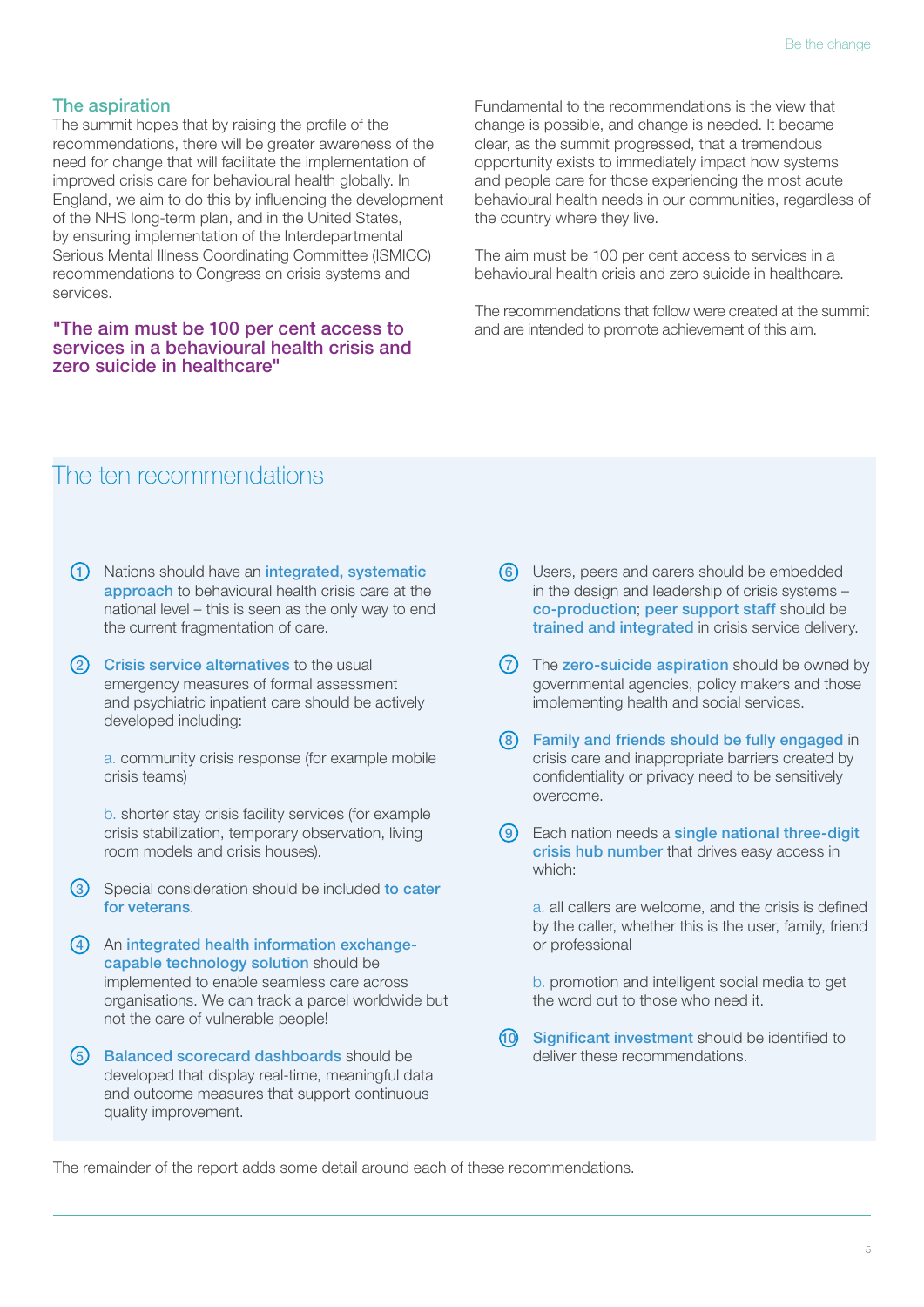### Current state of the crisis delivery system

The summit heard from a variety of speakers who expressed the broad concerns that exist around the current state of urgent and emergency behavioural healthcare. In short, crisis care does not adequately address the needs of the community it is intended to serve, nor the needs of wider society.

### Prevention and early intervention

Stories are told of people needing help having to wait until they are in a crisis to access appropriate support. While investment in top notch crisis care ought to be regarded as a human right, it must not lead to a situation where someone needs to be in a crisis to get any help at all. The best course is to support everyone and prevent a crisis in the first place. This means investing in effective prevention and early intervention, in accommodation and housing, in education and training, in employment support, and in high quality community services that help people and their carers sustain independent living. Crisis care is not the solution: it is a safety net.

### "The best course is to support everyone and prevent a crisis in the first place"

### The challenges

Summit experts from the United Kingdom and the United States described similar challenges and opportunities. It was acknowledged with increasing conviction through the two days that the consensus of exceptional behavioural health crisis services contained in the National Action Alliance for Suicide Prevention's *Crisis now*<sup>8</sup> document may well be the best quide to building a roadmap to better care. Sadly, there is limited implementation of these standards (which has happened primarily in the states of Georgia, Arizona, Colorado, and in New York City), notwithstanding the advancement of data-informed business case efforts that show clear economic advantages to delivering services that align with the unique needs of the individual experiencing an acute behavioural health crisis.

In the UK, where it has been reported that 30 per cent of calls to hospital services and law enforcement are psychiatric crises,<sup>9</sup> the National Health Service has defined its top two goals10 as urgent care and mental healthcare. The previous UK Secretary of State for Health and Social Care, Jeremy Hunt, announced in January 2018 that the NHS is embracing the zero-suicide ambition<sup>11</sup> for inpatient care. All agreed there is a pressing need to 'keep pushing' to build the momentum for change.

From the various contributions, the summit identified the following challenges in current provision:

• Fragmentation – both in funding and service delivery.

- A siloed approach to care both in funding and service delivery.
- Health disparities affecting certain populations who are not receiving services.
- Many individuals present in a crisis setting due to unmet social needs.
- Crisis services may meet the immediate need, but not the on-going care need.
- Emergency calls for health and police services a high percentage are related to behavioural health needs – a UK ambulance service consultant paramedic quoted 70,000 behavioural health calls as opposed to 15,000 for stroke – a crisis intervention team training coordinator from the Phoenix Police Department quoted 68,000 behavioural health contacts annually.

### "Many individuals present in a crisis setting due to unmet social needs"

- Behavioural health needs are too often being addressed by emergency departments (EDs) and correctional facilities/justice systems – people with lived experience shared their feelings that it is 'so distressing' seeking crisis services through an ED or accident and emergency department (A&E).
- Long waits for behavioural health services in EDs are prevalent and admissions through EDs are increasing, often related to lack of patient flow in crisis – the term 'psychiatric boarding' has been coined to describe this phenomenon – this has been declared unconstitutional in Washington State.<sup>12</sup>
- There is a need to continually reassess the role and place of psychiatric inpatient care in crisis management. If an inpatient stay is deemed to be important for the safety and effective treatment of the individual, their stay in hospital should also be used to focus explicitly on helping them manage suicidality. Otherwise, an expensive resource may be used purely for containment, which is unsatisfactory for the individual, their carers, professionals and the system. Good crisis care has the potential to help rationalize the use of the most expensive resource, avoiding providing inpatient care for those who do not want it and need something less restrictive.
- Fragmentation of joined up crisis delivery systems (phone, mobile and facility).
- Lack of adequate home and community-based service availability.
- Lack of aftercare services, including both referral and service delivery.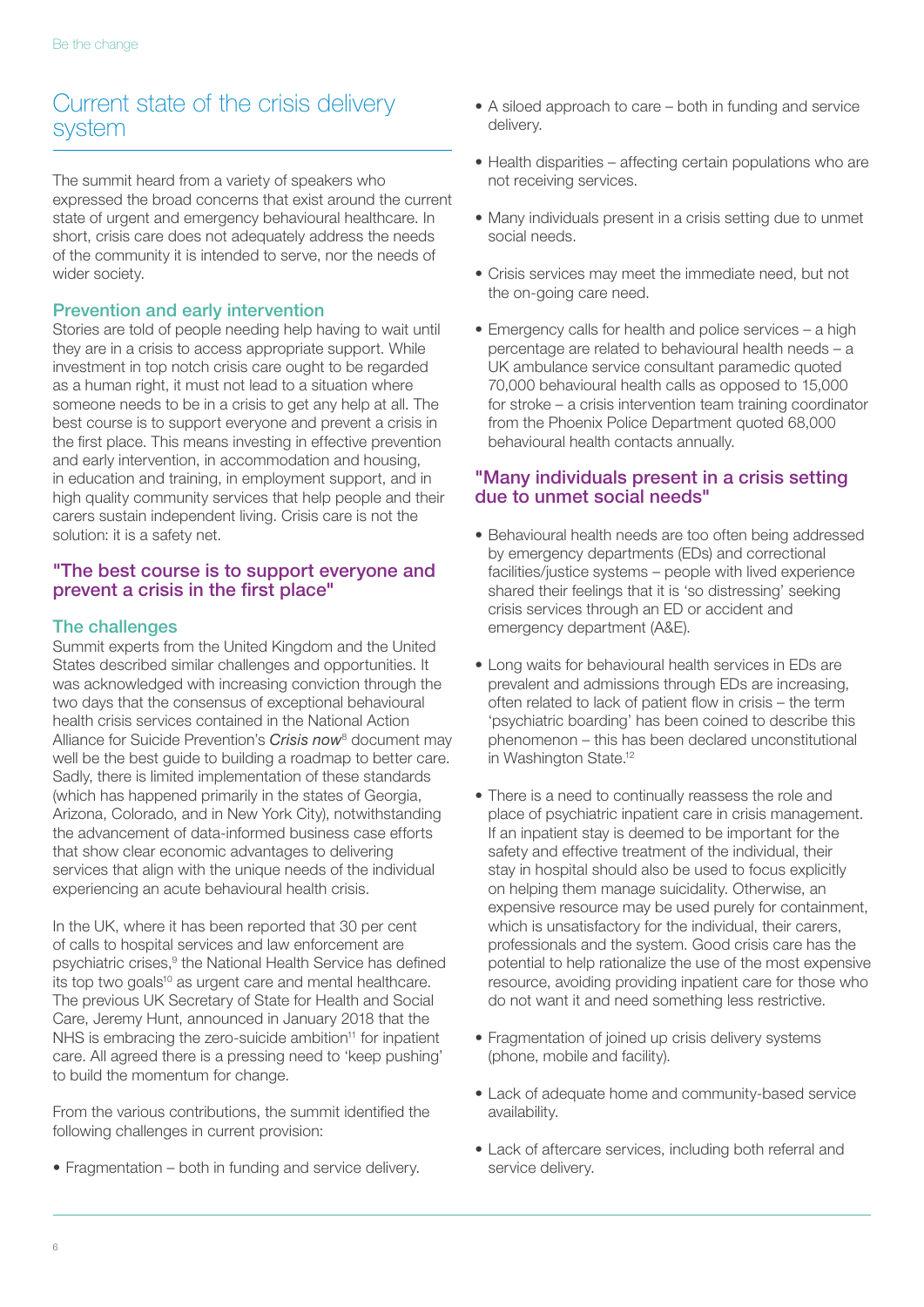#### Nations should have an integrated, systematic 1

**approach** to behavioural health crisis care at the national level – this is seen as the only way to end the current fragmentation of care

- Institutional care in place of adequate home and community-based care.
- Detention of minority populations is higher, especially of black and ethnic minorities, though other groups are at higher risk too (such as LGBT+).

### "Ensuring every country has a minimally adequate crisis resolution system with full population coverage is achievable"

Consideration of these aspects led the summit to formulate ten recommendations that are internationally relevant. More importantly, ensuring every country has a minimally adequate crisis resolution system with full population coverage is achievable.

A key theme from the summit was that services delivered for those in or at risk of behavioural health crisis are fragmented. This includes:

- Fragmentation between the statutory agencies involved, including health, social services, police, third sector and others. The result is often a frequent 'hand-offs' between the various agencies that can mitigate against a good experience for the user. In addition, the geographic coverage of these providers may not align, leading to further fragmentation
- Not all crisis services are 24/7, leaving those in crisis without a specific behavioural health resource, often resulting in their attendance at the emergency room (ER) or emergency department (depending on the country).
- Often, the policy response to the need for crisis services is at regional level (state or other administrative unit) and there is a lack of a consistent national approach that encourages integration. An example of an initiative that has started to address this is the Crisis Care Concordat<sup>13</sup> in England.
- While experts at the conference accepted the need for business cases, they acknowledged that this was not needed for physical healthcare. No one questions whether or not a heart attack or a stroke needs immediate intervention services; these are considered human rights and social justice issues. However, the cost of crises, including suicides, is immense and there are significant savings to be made. The RAID14 (Rapid

Assessment, Interface and Discharge) model, pioneered in Birmingham, UK, has demonstrated that for every £1 invested, £4 is saved – a net advantage of £3. If this is extrapolated across the UK and US, there are tens of millions in savings for hospitals and law enforcement.

### Political activation and social movement

There was a consistent view from experts from the UK and US that services can be improved, and meaningful improvements attained through political activation. The National Action Alliance of Suicide Prevention (US) established a crisis work group that delivered a roadmap to creating a consensus about exceptional behavioural health crisis practice standards in the *Crisis now*<sup>15</sup> publication. Political activation is most effective when combined with a social movement, as evidenced by the various examples of city-wide behavioural wellbeing transformation (ThriveNYC,<sup>16</sup> ThriveLDN<sup>17</sup> and many others).

### "Human stories are key to understanding and change"

Elements needed for a successful social movement include:

- Pride and excitement the time is now to address the crisis delivery system.
- Acknowledgement that individuals with behavioural health conditions are being treated like second-class citizens.
- Human stories are key to lobbying along with the economic case for behavioural health crisis services.

Political activation and social movement activities mostly focus on the positive impact that can be realised when communities unite with a commitment to change the culture of the urgent and emergency behavioural health service delivery system.

### National leadership and policy issues

The participants called for national leadership to:

- Commit to the development of national leadership with local engagement and execution – the challenge is that while national leadership and standards are needed. implementation will need to be regional (crisis systems) as well as local (provision of crisis alternatives). The distinction is key. These systems are too complex to be national in scope. Regional hubs to handle calls, dispatch mobile teams, and maintain real time data on available beds and seats make sense.
- Develop a set of national principles for crisis delivery systems.
- Create an agreed-upon language for behavioural health.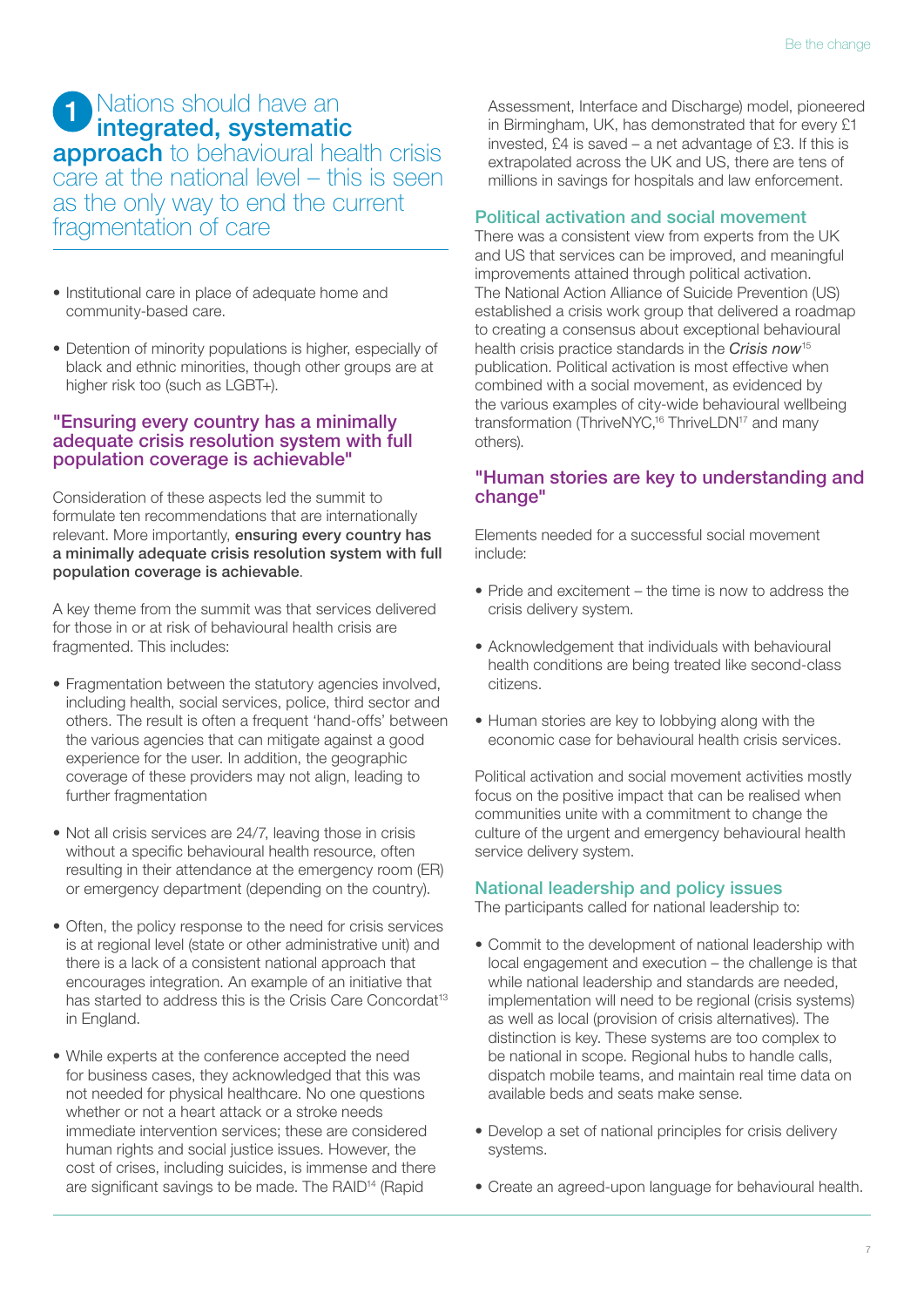- Align policy with how services are delivered. There could be a need for business case templates to be developed with service specifications, for example. This could include national or international mandating of minimum functions and standards for behavioural health crisis care, which should include post-care, coproduction and workforce, with ring-fenced funding but local autonomy on the model and organisation.
- Adopt evidence-based practices (EBPs) as appropriate for the service setting.
- Enhance diagnostic capabilities to prevent misdiagnosing.
- Support complete biopsychosocial assessments to inform treatment.
- Create solutions for complex and high need individuals who are fewer in number but use most of the services.
- Focus on university students among whom behavioural health issues are increasing.

#### Caring for front line services workers

The summit considered the need to be proactive in caring for front-line service workers exposed to trauma. If truly effective crisis care is to be delivered, it is essential to care for first responders and uniformed services. There are good examples of this such as following the London terror attacks and major fire at the Grenfell Tower apartment block in 2017.18

**Crisis service alternatives to** the usual emergency measures of formal assessment and psychiatric inpatient care should be actively developed including: 2

### a. community crisis response (such as mobile crisis teams)

• In many situations, there is a lack of services that can respond quickly to the person in crisis where they are. The summit heard of some excellent examples of outreach to the person at the time of crisis (such as street triage in the UK,19 mobile crisis teams in the USA).20

### b. shorter stay crisis facility services (such as crisis stabilisation, temporary observation, living room models and crisis houses)

• A senior programme manager in the UK admitted that although he had led policy for three years, he sometimes does not know where someone in crisis is supposed

to go. A consultant paramedic from the UK asserted that there is a need for more triage destinations than for ambulances to hospital EDs. There are very effective examples of crisis resolution facilities that operate on the basis that they will accept anyone, referred from any agency, to support and assess as necessary. An example from Arizona<sup>21</sup> enabled the police service to handle behavioural health problems much more effectively and rapidly. These facilities are perceived as better for the person involved and the police find much less of their time is taken up when supported by such services. More of these services could be very effectively used.

### "I do not know where someone in crisis is supposed to go"

A UK police sergeant with a history of behavioural health crises shared that spending 14 hours in a police cell changed his perspective on behavioural health crisis. As a result, he has developed the Serenity Integrated Monitoring<sup>22</sup> (SIM) model that aims to support those who frequently have crises.

These themes are pulled together in a coherent approach with the Crisis Now<sup>23</sup> model from the USA. The model works at three levels – a call centre hub, mobile crisis outreach and crisis facilities that provide sub-acute stabilisation. The model includes a framework for regional self-assessment. The summit acknowledged that the concept, like 'zero suicide', must have the solutions hardwired to the services.

The summit agreed that resolution is the goal of crisis care, moving people from agitation and crisis to a state of comfort. A speaker from the UK voluntary sector told the summit that people want services that are simple, kind and human. People in crisis need a safe place, a sanctuary where hope and connection can be rebuilt.

### "Resolution is the goal of crisis – from agitation to comfort"

#### National leadership and policy issues

Because of the overrepresentation of substance use disorder in crisis care, with individuals having a high degree of co-morbid behavioural health, the summit recommends attention to the following:

- Espouse a 'no wrong door' to getting individuals to the right setting for their care.
- Rural issues will require creativity and models will need to be adapted for dispersed populations.
- Access to detoxification services is needed in rural areas as well as urban.
- Substance use disorder, behavioural health and medical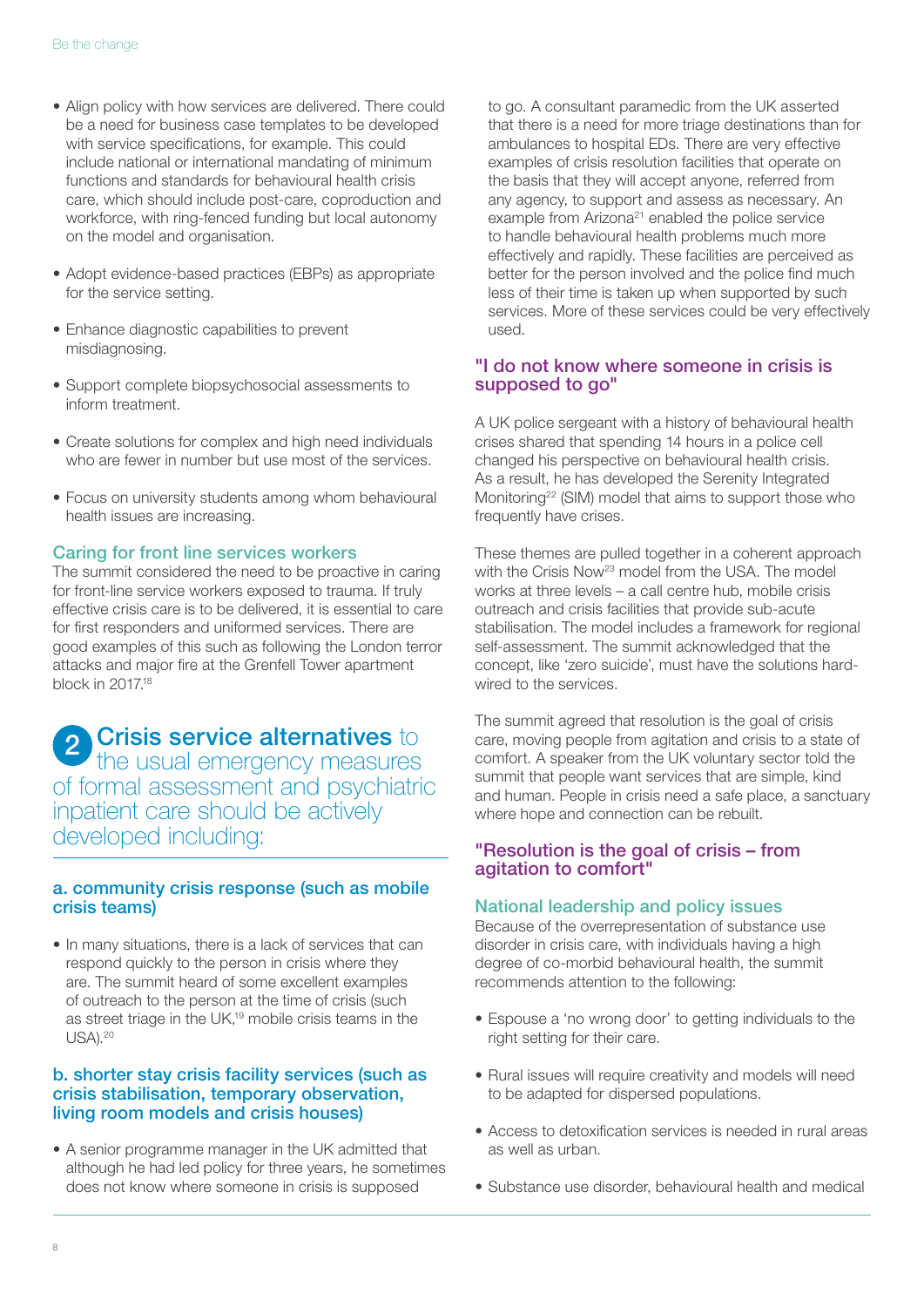conditions must be addressed in an integrated manner.

• The use of apps, telemedicine, social media and other technological solutions need national policy drivers to realise, partly because the market is saturated with options without an evidence base for the effectiveness of a particular one. In the UK, the National Institute for Health and Care Excellence (NICE) is publishing nonguidance briefings on mobile technology health apps, to be known as 'Health App Briefings'. An example is for the sleep app 'Sleepio'.<sup>24</sup> There is also the NHS App Library, which only hosts apps which have been assessed for quality and safety by their team of experts.<sup>25</sup>

### "No wrong door to getting the right care"

#### Culture change is needed

Summit experts were unanimous in asserting that the culture in service delivery must change:

- Caregivers must say "yes" when an individual or a family member or close friend reaches out and work with them to address their needs.26 In any case, saying "no" creates additional workload and distracts from the delivery of care.
- The starting place for help is to support the individual in creating hope.
- To deliver true recovery a word being used much more often now – health services need to learn how to effectively collaborate with community assets and partners.
- Crisis care is hard work, so it is important to ask how teams are resourced and supported. Only then can improving the quality of crisis care provided be properly addressed – we standardise care for a heart attack; now it is time to standardise care for behavioural health crises.
- Stigma and discrimination must be addressed not only in society but in care delivery.
- Individuals must be treated with humanity and in an environment where it is safe, and to be able to voice their opinion, even if it is to complain.

### "Support the individual in creating hope"

- Disruptive innovation must be embraced to creatively address needs of the individual.
- Cultural competency and sensitivity must be central to care delivery.
- Stigma and discrimination must be addressed not only in society but in care delivery.
- Individuals must be treated with humanity and in an environment where it is safe, and to be able to voice their

opinion, even if it is to complain.

- Disruptive innovation must be embraced to creatively address needs of the individual.
- Cultural competency and sensitivity must be central to care delivery.

#### Education and training

To achieve the scale of change required, attention must be given to education and training within all sectors:

- Behavioural health education and training is foundational to healthcare and the crisis delivery system and must be made available in all areas of all countries.
- In the UK, general practitioners and primary care nurses are trained in behavioural health but there needs to be a mandate for on-going training; in the US, training of the primary care sector needs to be addressed.
- Those involved in crisis intervention need to be trained as teams and must include law enforcement officers, paramedics and other first responders.
- Behavioural health literacy is lacking; awareness needs to be raised for management and administrative staff and the general population.
- Behavioural Health First Aid training should be expanded to more individuals both in healthcare and in the general population.
- Individuals in EDs, general medical floors of hospitals and other settings often have significant behavioural health conditions, yet general medical staff are often underprepared to support them. In the UK, the use of psychiatric liaison teams supports medical staff through a scheme known as Core 24.27
- Peer training should be expanded and include trauma informed care.

### "Training is foundational"

### Special consideration should be given to **cater for armed forces** veterans 3

There is a particular case for the needs of armed forces veterans to be catered for. Special consideration should be given to their unique needs based on the trauma many have experienced while in service. Military service also comes with its own unique culture and services should be tailored to meet those unique needs.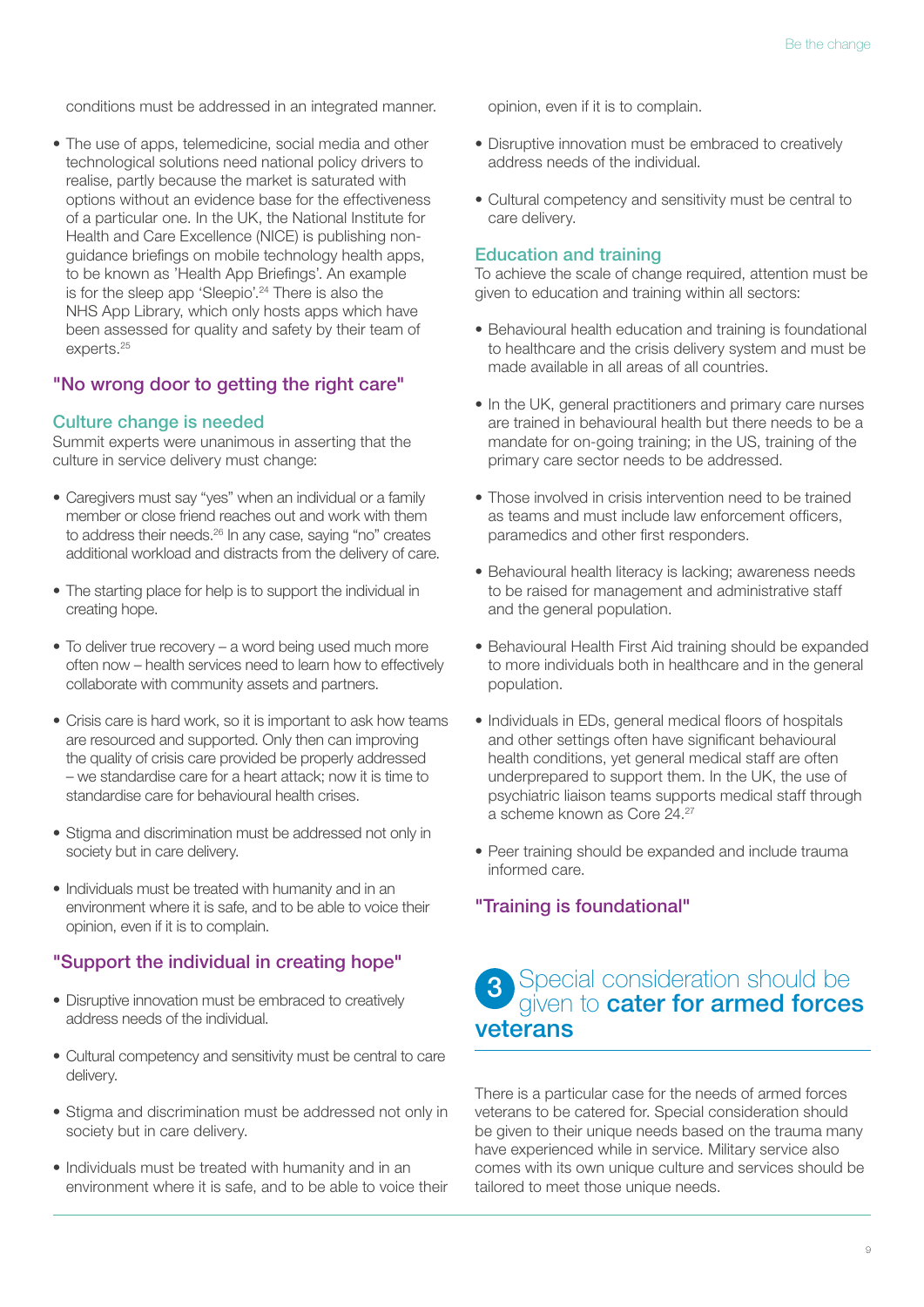In the UK it is estimated there are 24 million veterans and 18,000 have accessed psychological services. The UK has nationally commissioned a transition, intervention and liaison service (TILS) and a complex treatment service (CTS) for complex PTSD.28

#### Summit members noted

- The current delivery system is not adequately meeting the needs of the armed forces community, although the UK service is starting to make some inroads.
- Some evidence suggests that veterans are seeking services at a younger age than previously.<sup>29</sup>
- Individuals are surviving more serious physical injuries that may have taken their lives in previous eras and have co-morbid behavioural health conditions that increase the need and demand for services.
- Service delivery has been enhanced in efforts to prevent substance use disorder, criminal activities and subsequent charges, financial problems and loss of their homes, etc. but needs further development.
- Social programmes are also being enhanced housing and employment have become a focus.
- Severity of post-traumatic stress disorder is high and the average amount of time spent in behavioural services has increased as a result.
- Service providers with military experience seem to be more effective in treating veterans, partly related to their ability to 'speak military'.
- Efforts to partner behavioural health services with primary care and family practice are underway. One example is the veteran-friendly practice scheme run by the Royal College of General Practitioners in the UK.30

### "Military service comes with its own unique culture"

### 4<sup>An</sup> integrated health information exchange-capable technology solution should be

implemented to enable seamless care across organisations – we can track a parcel worldwide but not the care of vulnerable people!

Healthcare worldwide is bedeviled by the lack of interoperability between the systems of different providers of healthcare. We have already identified the fragmentation of care between multiple provides and this is compounded by the lack of IT integration. We can track a parcel worldwide but not the care of vulnerable people! The summit called for urgent action to address this and shared some examples of best practice.

#### National leadership and policy issues

- There is a need for information sharing agreements to be promoted.
- Alignment of IT systems to be interoperable is urgently needed.

### "We can track a parcel worldwide but not the care of vulnerable people!"

### 5 Balanced scorecard dashboards should be developed that display real-time, meaningful data and outcome measures that support continuous quality improvement

### Quality and outcomes

There is a clear need to use data to inform service system delivery design. Clear outcome metrics communicated through easy-to-use dashboards will be more effective in driving continuous quality improvement. The summit heard from the National Action Alliance for Suicide Prevention<sup>31</sup> who have pioneered work in monitoring the data required to design services. In Phoenix, Arizona, they estimated that there would be 200 people in crisis per 100,000 population on a monthly basis. The number of people requiring care at a variety of levels can then be predicted for planning service capacity.

### "Clear outcome metrics, communicated through easy-to-use dashboards, will drive continuous quality improvement"

Efficiency comes from aligning service intensity to the needs of the person and monitoring outcomes to ensure implemented practices are achieving the desired results which should include:

- Diversion of those with clear behavioural health issues from the criminal justice system (police cells, prison, and so on) to ensure treatment and recovery is the focus of intervention.
- Lower healthcare costs.
- Reduction in 'psychiatric boarding'.
- Increased service satisfaction.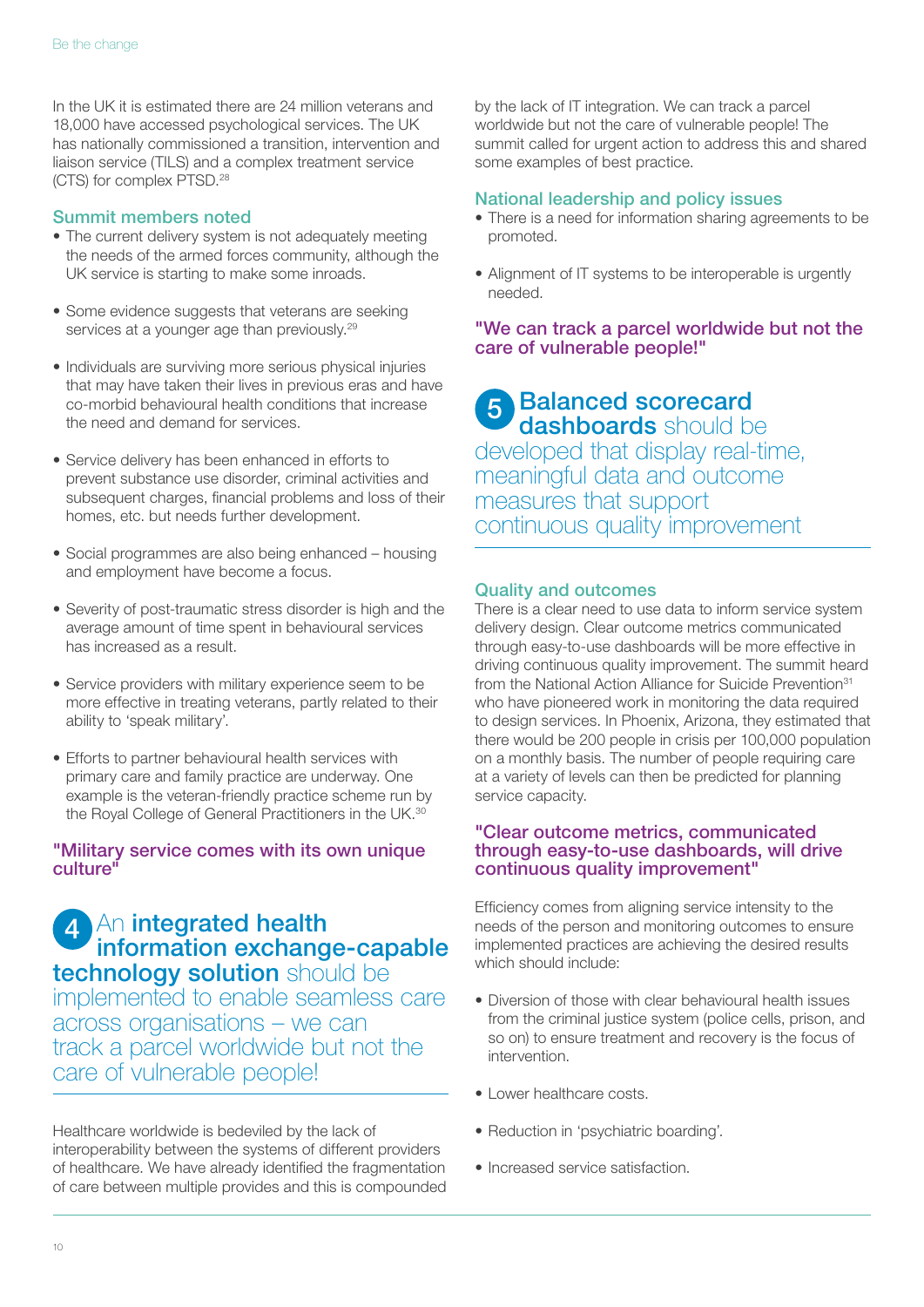• Better performance in health metrics (social determinants of health such as employment, accommodation, education and training should be included as well as health outcomes such as recovery).

#### Consideration should be given to:

- Reducing length of stay in hospital, but this should not be seen as an isolated measure of quality, as the best approach remains home and community-based services.
- Mortality reports that reveal failures in the delivery system.
- Standards need to be developed to address service timeliness. This has commenced in the UK with standards in improving access to psychological services,<sup>32</sup> early intervention in psychosis,<sup>33</sup> children and young people with eating disorders,<sup>34</sup> and there is currently a proposal to develop waiting time standards for children's and young people's services.<sup>35</sup>
- Reducing the use of seclusion and restraints, which remains a problem, especially with younger females. An example of best practice is Mersey Care's 'No Force First'.36
- Ensuring that reporting of insult, injury, incident and accident is occurring consistently.
- Improving performance and outcome data that is vital to prove the need for enhanced funding.

### Improving the quality of evidence by sharing internationally

All involved acknowledged the variability of the evidence base for crisis behavioural healthcare. It is important that where there is a good evidence base (such as for crisis resolution home treatment teams) this should be implemented faithfully in order to deliver the best outcomes. Other approaches have a thinner evidence base but show much promise (such as street triage or crisis houses) and need more robust testing over time. There is huge potential to expedite this process by sharing learning internationally to develop high quality evidence.

Users, peers and carers should be embedded in the design, leadership and delivery of crisis systems; **peer support staff** should be **trained and integrated** in crisis service delivery 6

The summit had good representation from people with lived experience of behavioural health crisis. Their contribution was enormously helpful in framing a clear commitment to their full engagement in the whole process of crisis care, from leadership and design through to delivery. The need to train and pay those who provide their expertise was emphasized, endeavouring to progress together from lived experience to lived expertise.

One speaker was clear that what people want is a common-sense approach to wellness. This process commences with the individual in crisis being fully engaged and informing their own treatment. This acts as an excellent training ground for future involvement as a peer, quite apart from being an essential human right.

People's lived experience of interventions was helpful to understand the changes required. One shared that "deliberate and strategic intervention worked for me, with a specific person being a lifeline, a friend and providing 48 hours of safety in a crisis." Another related that, "out of two crisis experiences, the first provider kept me alive, the second helped me become well."

The group again considered the experiences of many who relate the traumatic nature of the way crisis care is delivered in some instances. Norman Lamb MP told of a famous sportsperson who explained the trauma, when in crisis, of having police vehicles arrive at his door with blue lights flashing, others spoke of being conveyed in locked vehicles, or being restrained in hospital, and the lack of dignity these actions bring. Crisis care needs to acknowledge these experiences and learn from people's narratives. One of the undoubted benefits of coproduction, co-design and co-implementation is to create systems that are less likely to traumatise or re-traumatise people. There are excellent examples of providers listening to those with lived experience and adjusting their services accordingly, such as No Force First delivered by Mersey Care, UK.37

### Collaboration and relationships

Trained Peer Support is a role that needs value and respect. Urgent and emergency behavioural health service providers need to become equal partners with those who use the services and their families and friends. This joint approach will commit to designing and delivering services that truly address community needs. These collaborations need to include local law enforcement, justice systems, hospitals and fire, ambulance and other first responders. The whole will become much stronger than the sum of its parts once all the pieces are engaged in meeting a common goal with a shared understanding of how they all fit into a comprehensive community supporting better health and wellbeing.

#### Peer support in crisis

As an extension to this, the summit experts (both by profession and experience) were adamant that peer support is inadequately utilised in the urgent and emergency behavioural health system. However, they also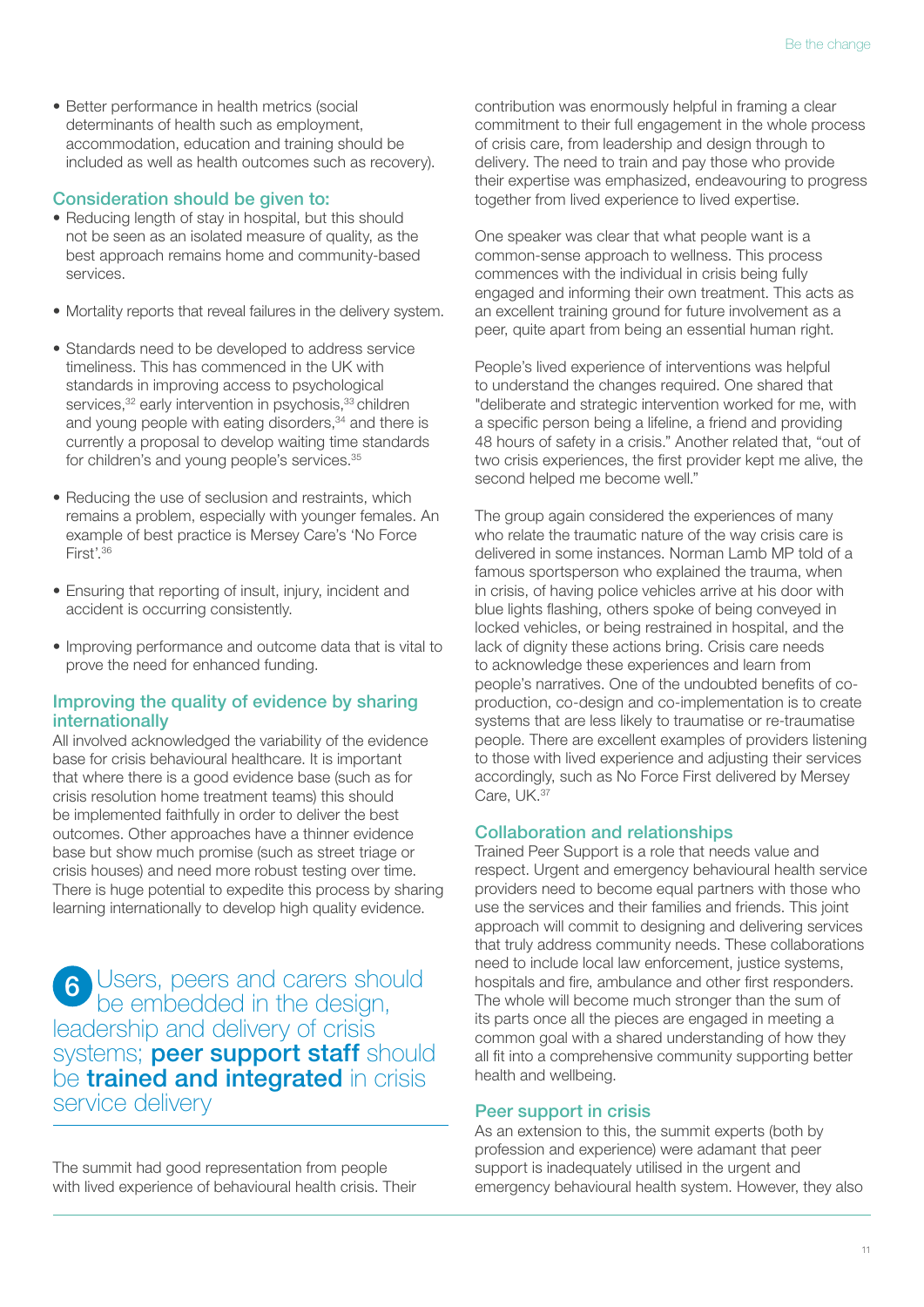identified that training is essential to enable peer support staff to be fully integrated in service delivery. One example is part of ThriveNYC,<sup>38</sup> although there are other examples and review articles.

Individuals with a lived behavioural health experience are uniquely positioned to engage others who are experiencing behavioural health challenges. Peers are widely recognized as possessing an enhanced ability to engage individuals experiencing a crisis and represent a cost-effective, widely-available workforce to address the escalating demand for crisis care. In the US, peers have been important contributors to phone line, mobile team and facility-based crisis services, representing a core element of the Crisis Now consensus exceptional practice standards. To move this forward, the following should be addressed:

- Certification and access to certification programmes.
- The effectiveness of peer-to-peer services in most settings: EDs, crisis services, home and communitybased services, universities, and so on.
- Trained and certified peer specialists will help meet workforce needs and services in a cost-effective manner.
- Data must be collected and collated to support funding for peer services.

### "Training helps to move peers from lived experiences to live expertise"

### National leadership and policy issues

- Create opportunities for training and employment for peers with ongoing support.
- Create an open environment for anyone to disclose lived experience and receive support and learn from others.
- National leadership to ensure training, funding and support for peer workers and guard against discrimination.
- Crisis support is a community responsibility.
- Relationships and collaboration are essential to making the system work, including healthcare providers of all types, law enforcement and ambulance and fire departments.
- Community leaders, businesses and other local groups can contribute hugely to crisis prevention and early intervention in a developing crisis.
- Regular standing meetings of stakeholders should be organised to maximise participation of service recipients and their families and friends.

• Consider employing trained peer workforce in EDs (including motivational interviewing, resources and referrals).

### 7 The zero-suicide aspiration should be owned by governmental agencies, policy makers and those implementing health and social services

The summit heard from a person with lived expertise who was bereaved by the suicide of his teenage son. His presentation was a powerful message that services are glaringly not in place to prevent suicides. As a result of his experience, he jointly set up the UK Zero Suicide Alliance<sup>39</sup> to campaign for better services and responses in crisis and to promote simple training for the general public.<sup>40</sup> Zero Suicide International,<sup>41</sup> based in the USA, is also pressing for better suicide care and runs annual international conferences on suicide prevention.

The summit accepted his premise that 'one life lost is one life too many.' The important thing after a loss is that society cares, and resources are provided.

### "One life lost is one life too many"

### Suicide postvention

He also raised the issue that there are inadequate services to support those bereaved by suicide (family and friends) with so-called postvention. Postvention is needed for families and loved ones following a suicide and is important for first responders and service delivery staff, as they may suffer emotional trauma as a result of the event.

Another summit expert set up the organisation Suicide Bereavement UK,<sup>42</sup> to support bereavement counselling following suicide, providing training for many groups. She advocated words that should be in the vocabulary of caregivers – courage, speak out, action, belief.

The summit was reminded that clinicians are human and while any loss must be professionally reviewed and involve family and friends, the system must remember to support those involved as part of a just culture. Many professionals who have cared for someone who takes their own life are profoundly affected by the experience and need specific and sensitive support, especially as an investigation may also take place during their difficulties post-suicide.

The zero suicide movement is now gaining ground worldwide, with many Thrive cities adopting this as an aspiration. While there is debate around the concept, the summit endorsed the adoption of zero suicide as an aspiration not a target and to endorse the evidence base that is accumulating. In fact, an estimated 200 – 300 fewer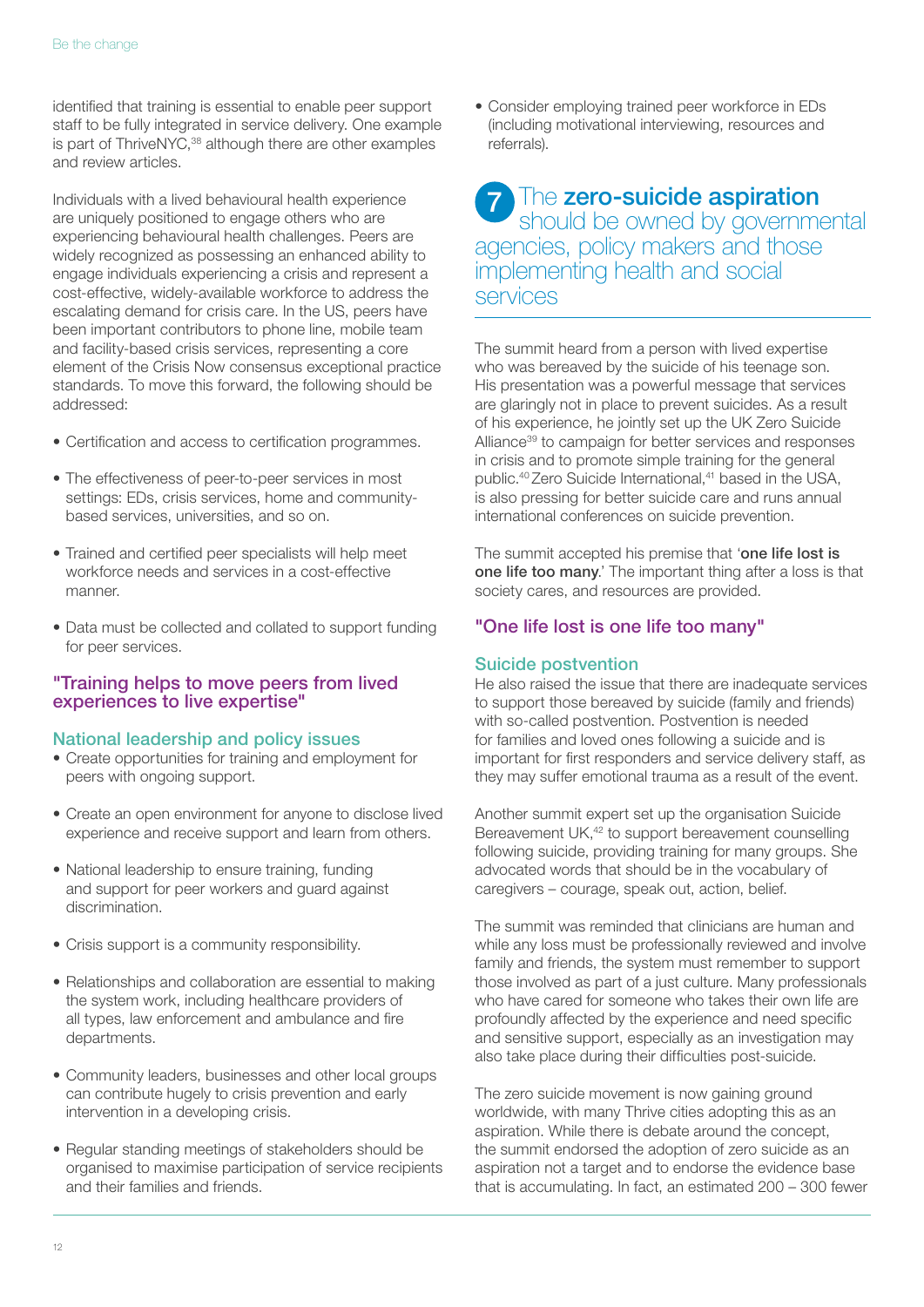suicides a year are linked to national recommendations for improved patient safety.<sup>43</sup> There is a need to build on this research base.

### Suicide prevention

Behavioural health crisis system providers are an essential part of creating a zero suicide community. However, there is a need for national recognition that while suicide prevention must be carried out in healthcare settings, zero suicide is also an array of specific practices that cover screening/assessment, safety planning intervention, followup contacts, restricting means, and psychological care by therapists who know something about suicide prevention. To date there is more global enthusiasm than improvement in care. To use a parallel, it would be unthinkable to have a zero diabetes initiative that did not require the assessment of HbA1c levels. Progress is being made with implementing structured first episode care, but unless an equally structured approach is extended throughout the process, it is unlikely to save many lives.

### "...there is more global enthusiasm than improvement in care"

These key pieces of the zero suicide provider community are often engaged during an individual's most significant behavioural health crisis, including suicidal thoughts as well as attempts. Summit participants backed the following actions:

- Suicide prevention work must continue zero suicide remains the aspiration.
- Encouraging training of the general public using a means like the Zero Suicide Alliance that promotes 'see, say, signpost' as an easy guide to helping.
- Early access to care is essential for suicide prevention and crisis lines remain important to make the connection when an individual is in need of help and support.
- Access to lethal means, such as firearms, medications and places to jump (buildings, cliffs, bridges, rail tracks and stations) must be addressed.
- Suicide is a public health issue and should be addressed using the expertise they can provide.

### "Zero Suicide Alliance training: See, say signpost"

### 8 Family and friends should be fully engaged in crisis care and inappropriate barriers created by confidentiality or privacy need to be sensitively overcome

There were consistent messages from those with lived experience and professionals that at times of crisis, family members and friends can feel isolated and unable to provide support as behavioural health services refuse to communicate because of confidentiality and privacy considerations. Services are often fearful of the consequences of breaching perceived legal boundaries. However, this leads to genuine and unhelpful difficulties in the care and management of people at an extremely vulnerable phase in their lives.

### "Family members and friends can feel isolated and unable to provide support"

Stories were shared of detriment and even harm to individuals as family and friends were unaware of their difficulties. This seems to be particularly problematic with young adults, especially those away from home, often for the first time, at university or other educational, training or work-based venues. To address this, there was a clear call for the duty of care to the individual to override the duty of confidentiality, though all recognised the potential difficulties and conflicts inherent in this.

In the UK there is a move to encourage students to give permission for parents to be contacted in the event of a crisis.44 This could be considered as a general way of enabling much more caring communication in a crisis.

### National leadership and policy issues

• Clarify confidentiality misconceptions that prevent information-sharing in crisis.

### "Misconceptions prevent information-sharing in crisis"

9 Each nation needs a single, national three-digit crisis hub **number** that drives easy access in which:

### a. all callers are welcome, and the crisis is defined by the caller, whether that is the user, family, friend or professional

• Some mentioned that single points of access can become single points of rejection through the inappropriate use of access criteria. There were some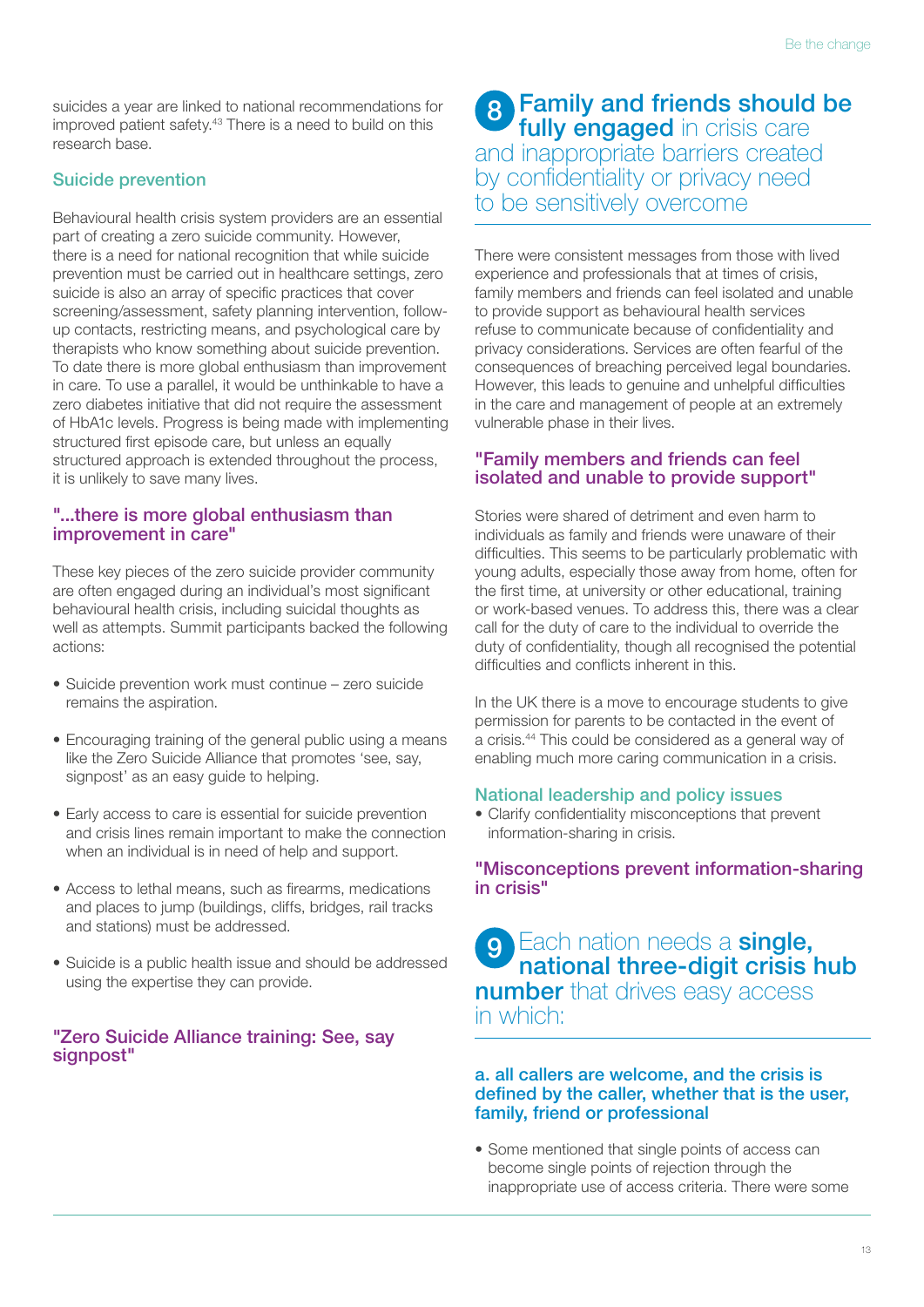excellent examples of services that bucked this trend by welcoming all-comers, such as the Living Rooms community respite centres in the USA.45 The summit believes that all crisis should be defined by the caller, be they the user or a member of their close circle who knows them. If a professional calls, there should be no question of accepting the patient.

### b. promotion and intelligent social media to get the word out to those who need it

• Social media can identify people who have a need and drop adverts into their use of the internet, directing them to reliable sites that can help. In London,<sup>46</sup> this is being used by The Healthy London Partnership and Thrive LDN to target low-level behavioural health needs but can be expanded with time to more severe behavioural health issues.

#### National leadership and policy issues

The summit identified urgent actions required:

- UK 111 number has an option for behavioural health but is not operational in all areas – this needs to extend to all areas and is dependent on every region having an effective 24/7 behavioural health crisis line.
- US x11 emergency number for behavioural health will be established in the near future. There needs to be urgent work nationally to ensure this is not delayed and adequate work in regions to ensure it connects to effective crisis lines. The US Congress has passed the National Suicide Hotline Improvement Act of 2018 and implementation is underway.<sup>47</sup> However, the move to a "x11" three-digit number nationally for suicide prevention is likely, but not assured, as implementation will need to be regional and provide access to local services (as set out under recommendation 1).

### "Single points of contact should not become single points of rejection"

### 10 Significant system-wide investment is needed to deliver these recommendations

The summit recognises that there are limited funds for healthcare services throughout the world. Nonetheless, all thought leaders were adamant that sufficient funding was needed to provide an effective response to all in psychiatric emergency, with an approach equal to medical care for physical conditions. We believe this constitutes a minimally adequate crisis resolution system with full population coverage. If we were dealing with cancer or heart attacks, lack of a 24/7 response available to all

sections of the population would be unacceptable and cause a public outcry. We need to speak up for those who need this service and call on funders, policy makers and those responsible for implementing systems to ensure this is delivered.

### "… an effective response to all in psychiatric emergency, with an approach equal to medical care for physical conditions"

### Funding and accountability

Significant investment is needed to build a crisis delivery system and enhance home- and community-based services. To achieve this, summit members identified key actions:

- Update service codes for behavioural health as these are lacking and not aligned.
- Urgently strengthen the research base to provide clear outcomes and 'proof' points for funding requests to those who determine fiscal allocations.
- Communicate more widely that home- and communitybased treatment remains better for the individuals and is more cost efficient than inpatient treatment. For example, in the UK, it is widely quoted that for each inpatient bed opened, 44 individuals go un-served in home and community-based settings.
- Focus on a business 'best practice' case for developing a crisis delivery system from a total cost perspective, including law enforcement, fire departments, ambulance, medical and behavioural service costs.

### "This may be an audacious commitment but how else will we see global change?"

### Targeted funding

The participants acknowledged that certain groups of people are at higher risk of crisis and called for work to ensure that access to crisis care for these individuals is not compromised by the design of crisis services – the design needs to take account of their specific needs, and, where appropriate, target funding to achieve this:

- Black and minority ethnic groups,<sup>48</sup> especially black men where the specific inequality is less in being able to access, but more in over representation, the experiences people face, and the over-use of formal detention.
- Children and young people.<sup>49</sup>
- People with a diagnosis of personality disorder.<sup>50</sup>
- LGBT+ community.<sup>51</sup>
- Older adults.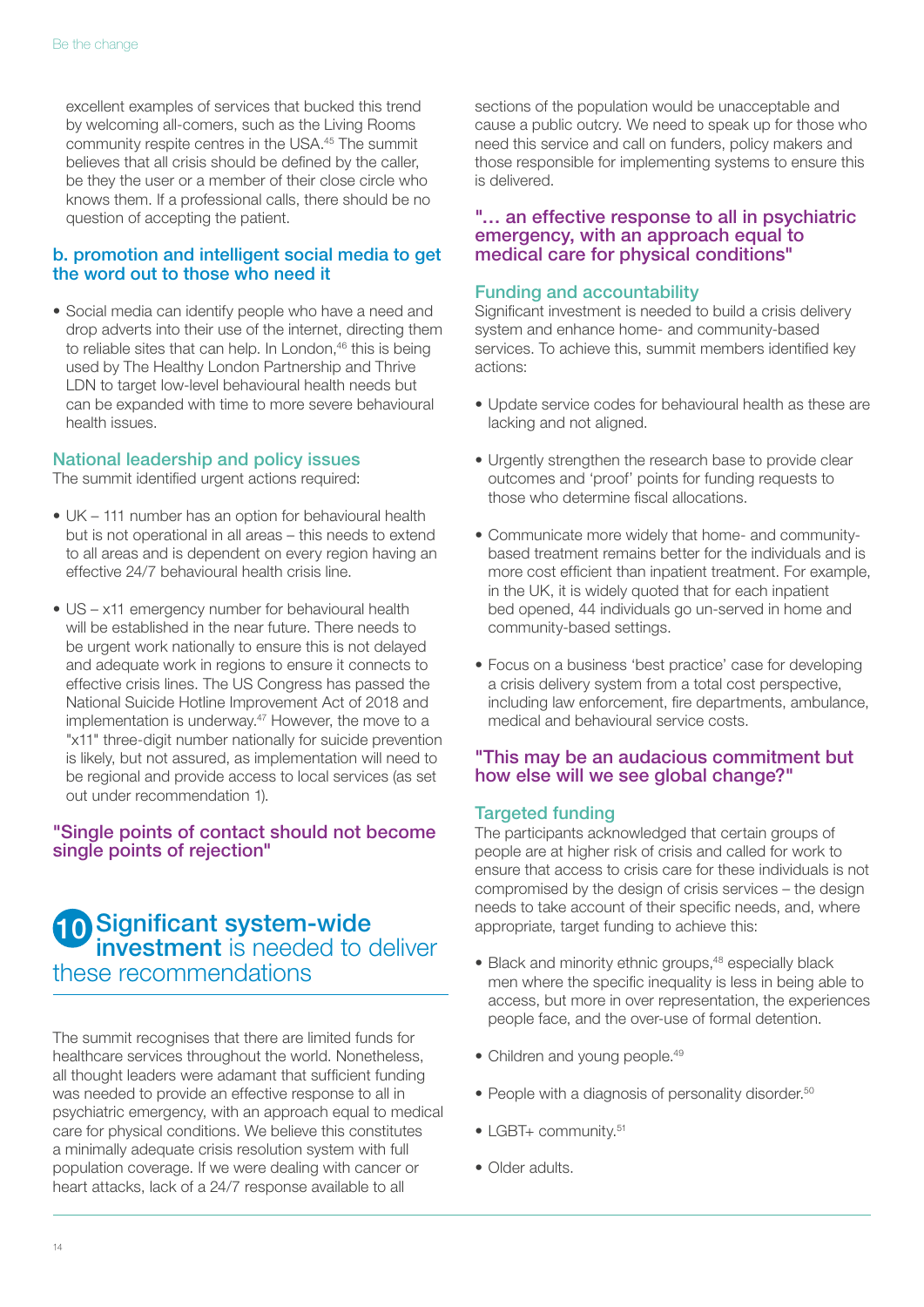- People with co-occurring drug and alcohol problems.
- Homeless people.<sup>52</sup>
- $\bullet$  Refugees. $53$
- Those who have been subjected to violence, neglect or abuse $54$

### Next steps

The summit hopes that by raising the profile of the recommendations, there will be greater awareness of the need for change to address the significant inequalities in behavioural health crises, and that this will facilitate the implementation of improved crisis care for behavioural health globally. However, recommendations are only of value if they lead to action.

We recognise in these recommendations that action is needed at national level in many countries. We are therefore keen to take these recommendations to policy makers in both the US and the UK, as a start. In England, we aim to do this by influencing the development of the NHS long-term plan,<sup>55</sup> and in the US, by ensuring implementation of the ISMICC recommendations to Congress<sup>56</sup> on crisis systems and services.

We will also promote the findings more widely across international networks, including Institute of Healthcare Leadership and Management (IHLM),<sup>57</sup> International Initiative for Mental Health Leadership (IIMHL)<sup>58</sup> and others. Our intention is that clear actions will be specified relating to the recommendations, with people identified who will work to deliver them, in line with national policy.

As emphasised near the start of the document, national policy then needs to be implemented regionally and locally. We will encourage this implementation process by sharing widely examples of good practice and successful change.

This may be an audacious commitment but how else will we see global change in crisis care for those with behavioural health challenges? As Gandhi said, 'be the change.'

Collectively, NHS Clinical Commissioners and RI International, working with national and local partners, will try to bring about this change.

We hope that many others will try too, joining a social movement to influence those with power to deliver change with pace and at scale.

### Crisis experts

David Covington, CEO and President, RI International

Caroline Dollery, Chair, NHS Mid Essex CCG

Phil Moore, Chair, Mental Health Commissioners Network, NHS Clinical Commissioners

Sean Duggan, Chief Executive, Mental Health Network

Paula Lavis, Member Network and Policy Manage, NHS Clinical Commissioners

Steve Mallen, Co-Founder, Zero Suicide Alliance

Jim Bolton, Consultant Liaison Psychiatrist, Royal College of **Psychiatrists** 

Bobby Pratap, Senior Programme Manager, NHS England

Jerry Reed, Senior Vice-President, Practice Leadership Education Development Center

Becky Stoll, Vice-President, Crisis and Disaster Management Centerstone

Wendy Farmer, CEO, Behavioral Health Link

Vicki Nash, Head of Policy and Campaigns, Mind

Caroline Meiser-Stedman, Consultant Psychiatrist Cambridgeshire and Peterborough NHS Foundation Trust

Leila Reyburn, Senior Policy and Campaigns Officer, Mind

Jamie Sellar, Director of Consulting and Business Development, RI International

Helen Garnham, National Programme Manager – Public Mental Health, Public Health England

Amy Clark, Programme Manager, NHS England

Sharon McDonnell, Director, Suicide Bereavement UK

Michael Hogan, Consultant and Advisor, HHS (Hogan Health Solutions)

Sabrina Taylor, Detective, Phoenix Police Department

Misha Kessler, Founder, Rmdy.io and Remedient

Annabel Crowe, GP Commissioner and Locum, NHS Hounslow **CCG** 

Sophie Brown, Senior Communications and Media Officer, NHS Clinical Commissioners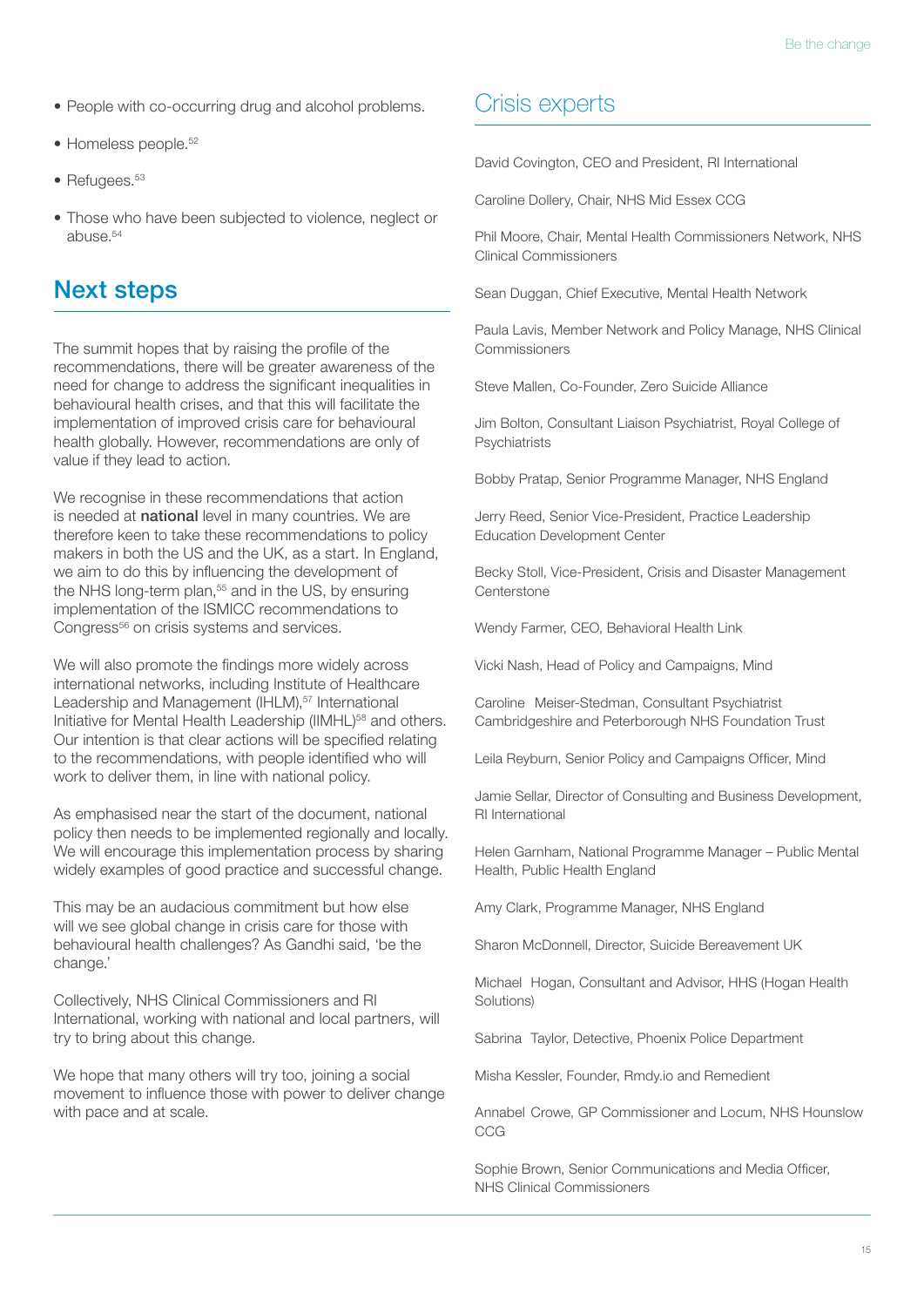Shari Sinwelski, Associate Project Director National Suicide Prevention Lifeline – US

Leon Boyko, Chief Administrative Officer, RI International

Sarah Blanka, Crisis Regional Director, RI International

Paul Jennings, National Programme Manager High Intensity Network

Brian Karr, Board Member, RI International

Jonathan Leach, Chair, Armed Forces and their Families Clinical Reference Group NHS England

Leah O'Donovan, Transformation and Commissioning Manager South West London Health and Care Partnership (STP)

Matt Fossey, Director, VFI Research Institute, Anglia Ruskin **University** 

Steve Miccio, CEO, PEOPLe, Inc

Jim Symington, Consultant, Symington-Tinto Health and Social Care Consultancy

Dave Partlow, Consultant Paramedic, South Western Ambulance Service NHS Foundation Trust

Viral Kantaria, Senior Programme Manager, Adult Mental Health NHS England

Duncan Moore, Area Clinical Lead, East of England Ambulance Service NHS Trust

Carly Lynch, Mental Health Lead, London Ambulance Service NHS Trust

Marvin Nyadzayo, Registered Mental Nurse, Central and North West London NHS Foundation Trust

Steve Malusky, Mental Health Programme Lead NHS Luton CCG

Nadine Adams, Workforce Transformation Lead, Kent and Medway STP

Garry East, Director of Performance and Delivery, NHS Hastings and Rother CCG

Caroline Potter-Edwards, Commissioner, NHS Swale CCG

Diane Woods, Associate Director Commissioning Mental Health, NHS Guildford and Waverley CCG

Andy Bell, Deputy Chief Executive, Centre for Mental Health

Helen Hardy, Head of Mental Health Clinical Networks, NHS England Mental Health Clinical Network

Michael Henderson, Senior Service Line Lead, Hertfordshire Partnership University NHS Foundation Trust

Jack Workman, Commissioning Manager, NHS Buckingham CCG

Steve Clarke, Head of Mental Health, Welsh Ambulance Service

Carrie Kilpatrick, Deputy Director Mental Health, NHS Tower Hamlets CCG

Sean Boyle, Clinical Director, Cheshire and Wirral Partnership NHS Foundation Trust

Eugene Reilly, Mental Health Commissioner, NHS West Cheshire CCG

Paul Higham, Director, Suicide Bereavement UK

Charles Browning, Chief Medical Officer, RI International

Sue Bailey, Senior Mental Health Adviser, Health Education England

Sharon Dosanjh, Head of Mental Health Commissioning, NHS Medway CCG

Anna Hall, Senior Commissioning Manager, NHS East and North Herts CCG/ Hertfordshire County Council

Eddy Broadway

Renée Fillette

Andre Tomlin, Managing Director, Minervation

Julie Starr, Senior Performance and Improvement, Mental Health North East London Commissioning Support Unit

Michael Bernard, Crisis Team Manager, Tees, Esk, and Wear Valleys NHS Foundation Trust

Donna Reid, Advanced Practitioner, Crisis Assessment Suite Tees, Esk, and Wear Valleys NHS Foundation Trust

Aly Anderson, CEO, Mind Cambridgeshire, Peterborough and South Lincolnshire

Sean Boyle, Clinical Director Acute Care, Cheshire and Wirral NHS Trust

Debra Gilderdale, Executive Director of Operations and Nursing, Bradford District NHS Care Foundation Trust

Kwame Opoku-Fofie, Consultant Psychiatrist, Humber Teaching NHS Foundation Trust

Dulcie Wood, Advanced Nurse Practitioner, South London and Maudsley NHS Foundation Trust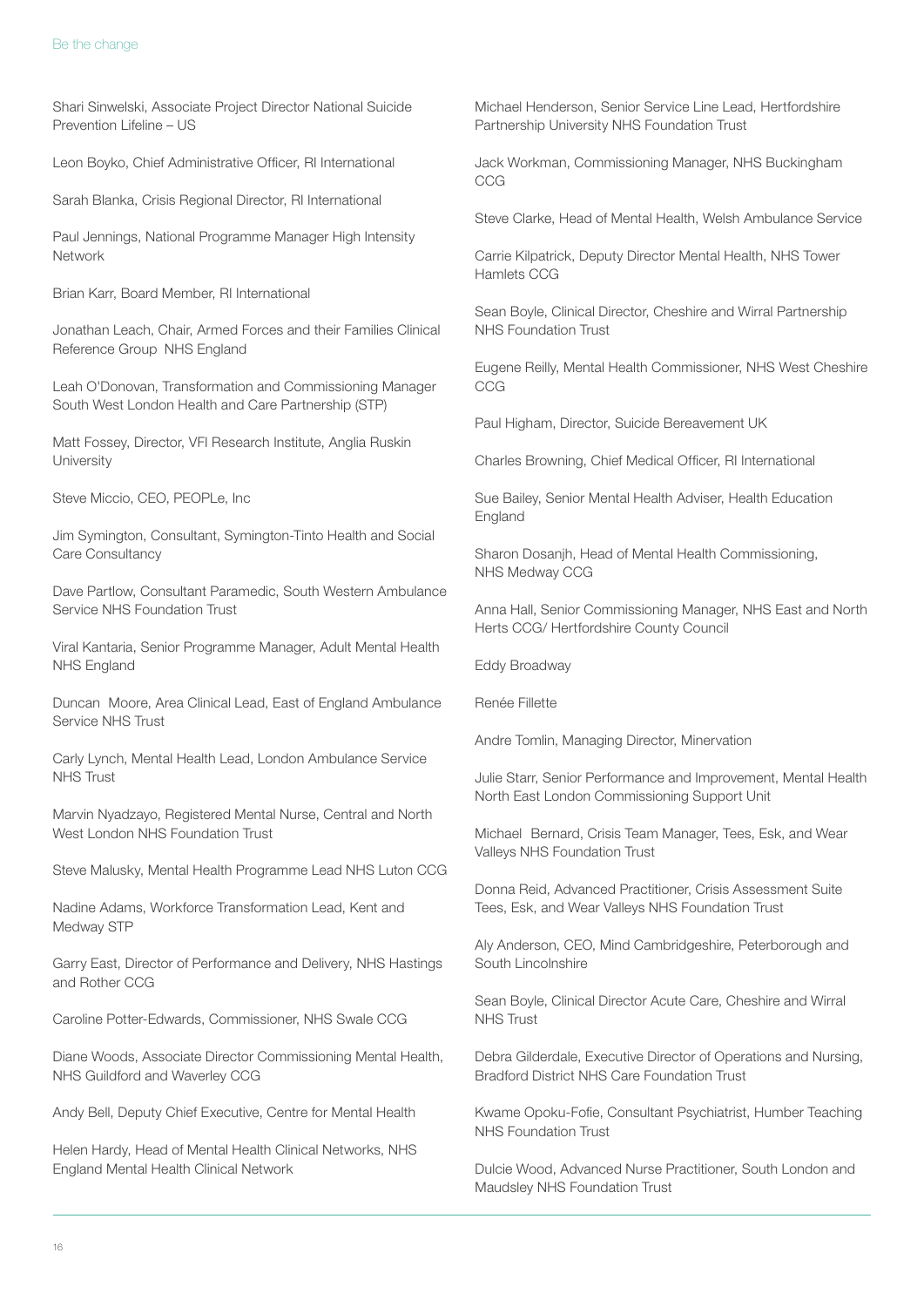### **References**

1. RI International, [About us](https://riinternational.com/about-us/), [online], accessed 9 September 2018.

2. NHS Clinical Commissioners, [About us](https://www.nhscc.org/about-us/), [online], accessed 9 September 2018.

3. World Health Organization (2018), [Suicide](http://www.who.int/mental_health/prevention/suicide/suicideprevent/en/) data, [online], accessed 9 September 2018.

4. Shepard D, Gurewich D, Lwin A, Reed G, Silverman M (2016), [Suicide and suicidal attempts in the United States: Costs](https://onlinelibrary.wiley.com/doi/abs/10.1111/sltb.12225)  [and policy implications](https://onlinelibrary.wiley.com/doi/abs/10.1111/sltb.12225), [online], accessed 18 September 2018. And [Suicide and life-threatening behavior](https://onlinelibrary.wiley.com/doi/abs/10.1111/sltb.12225), 46 (3), pp352-362, [online], accessed 18 September 2018.

5. Knapp M, Lemmi V (2014), [The economic case for better](http://eprints.lse.ac.uk/59520/1/__lse.ac.uk_storage_LIBRARY_Secondary_libfile_shared_repository_Content_Knapp%2C%20M_Economic%20case_Knapp_Economic%20case_2014.pdf)  [mental health](http://eprints.lse.ac.uk/59520/1/__lse.ac.uk_storage_LIBRARY_Secondary_libfile_shared_repository_Content_Knapp%2C%20M_Economic%20case_Knapp_Economic%20case_2014.pdf), in: Davies S (ed.), Annual report of the Chief Medical Officer 2013, public mental health priorities: investing in the evidence, Department of Health, pp 147–15, [online], accessed 9 September 2018.

6. Former UK Health Minister, 2012–2015 and Former Liberal Democrat Health Spokesperson, 2015–2017.

7. [Listen to his full talk here](https://www.youtube.com/watch?v=6qP7pULJQsE), [online], accessed 18 September 2018.

8. Covington D and Hogan M (2001), Crisis now: transforming [services is within our reach](https://actionallianceforsuicideprevention.org/sites/actionallianceforsuicideprevention.org/files/CrisisNow.pdf), National Action Alliance for Suicide Prevention: Crisis Services Task Force. Washington, DC: Education Development Center, Inc, [online], accessed 9 September 2018.

9. Quoted as 15% of police contacts in 2008 with the caveat that 'crises in the community have increased in recent years.' Lancaster A (2018), [Evidence for joint police and mental](https://www.crisiscareconcordat.org.uk/wp-content/uploads/2016/07/Triage-evidence-2016.pdf)  [health responses for people in mental health crisis](https://www.crisiscareconcordat.org.uk/wp-content/uploads/2016/07/Triage-evidence-2016.pdf), Mental Health Practice, 19 (10) pp. 20–26, [online], accessed 9 September 2018.

10. NHS at 70 Ipsos Mori poll of the British public showed that more than two in three (68%) said urgent and emergency care such as A&E and ambulance services should be a priority for additional health and social care funding. Investment in mental health services was the next main priority (58%) for additional spending. Mackie M (2018), NHS at 70 - Public Attitudes to [the Health and care System](https://www.ipsos.com/ipsos-mori/en-uk/nhs-70-public-attitudes-health-and-care-system), Ipsos Mori, [online], accessed 9 September 2018.

11. Matthews-King A (2018), 'Jeremy Hunt announces 'zero [suicides ambition' for the NHS'](https://www.independent.co.uk/news/health/nhs-suicide-mental-health-jeremy-hunt-deaths-hospitals-trusts-a8186031.html), Independent, [online], accessed 9 September 2018.

12. Glatter R (2014), 'Boarding' of psychiatric patients in emergency departments unconstitutional in Washington State, Forbes, [online], accessed 9 September 2018.

13. UK Government and MIND (2016), Crisis Care Concordat | Mental Health, [online], accessed 9 September 2018.

14. It should be noted that RAID considered liaison psychiatry predominately within an older adult population. Birmingham and Solihull Mental Health NHS Foundation Trust, Rapid, [assessment, interface and discharge](https://www.bsmhft.nhs.uk/our-services/urgent-care/rapid-assessment-interface-and-discharge/), [online], accessed 9 September 2018.

15. Covington D, Hogan M (2001), Crisis now: transforming [services is within our reach](https://theactionalliance.org/). National Action Alliance for Suicide Prevention: Crisis Services Task Force. Washington, DC: Education Development Center, Inc. [Crisis now: transforming](https://theactionalliance.org/)  [services is within our reach](https://theactionalliance.org/), [online], accessed 9 September 2018.

16. City of New York, [ThriveNYC: A roadmap for mental health](https://thrivenyc.cityofnewyork.us/) [for all](https://thrivenyc.cityofnewyork.us/), [online], accessed 9 September 2018.

17. London Health Board, ThriveLDN: Towards Happier, [Healthier Lives](https://www.thriveldn.co.uk/), [online], accessed 9 September 2018.

18. Both of these services include help for first responders, hospital and other service providers. South London and Maudsley NHS Foundation Trust (2017), [Mental health support](https://www.slam.nhs.uk/our-services/type-of-service/support-for-people-affected-by-london-terror-attacks)  [for people affected by the London terror attacks in 2017](https://www.slam.nhs.uk/our-services/type-of-service/support-for-people-affected-by-london-terror-attacks), [online], accessed 9 September 2018. And NHS England, [Emotional health and wellbeing for people affected by the](https://www.grenfell.nhs.uk/emotional-health-and-wellbeing)  [Grenfell Tower fire](https://www.grenfell.nhs.uk/emotional-health-and-wellbeing), [online], accessed 9 September 2018.

19. UK Government and MIND (2016). [Crisis Care Concordat](https://www.crisiscareconcordat.org.uk/inspiration/get-inspired-2/)  [| Mental Health | Street triage pilots](https://www.crisiscareconcordat.org.uk/inspiration/get-inspired-2/), [online], accessed 9 September 2018.

20. City of New York, [Crisis services/mental health: Mobile](https://www1.nyc.gov/site/doh/health/health-topics/crisis-emergency-services-mobile-crisis-teams.page)  [crisis teams](https://www1.nyc.gov/site/doh/health/health-topics/crisis-emergency-services-mobile-crisis-teams.page), [online], accessed 9 September 2018. And To Write Lover On Her Arms, **[Local crisis response services](https://twloha.com/local-resources/arizona/phoenix/)**, [online], accessed 9 September 2018.

21. Crisis Now (2001), [Four core elements for transforming](http://crisisnow.com/)  [crisis services](http://crisisnow.com/), National Association of State Mental Health Program Directors, Washington, DC: Education Development Center, Inc., [online], accessed 9 September 2018.

22. NHS Wessex Academic Health Science Network, Serenity [Integrated Mentoring \(SIM\)](http://wessexahsn.org.uk/projects/128/serenity-integrated-mentoring-sim), [online], accessed 9 September 2018.

23. Crisis Now (2001). Four core elements for transforming [crisis services](http://crisisnow.com/), National Association of State Mental Health Program Directors, Washington, DC: Education Development Center, Inc., [online], accessed 9 September 2018.

24. National Institute for Health and Care Excellence (NICE) (2017), [Health app: Sleepio for adults with poor sleep](https://www.nice.org.uk/advice/mib129), [MIB129], [online], accessed 9 September 2018.

25. [NHS Apps Library](https://digital.nhs.uk/services/nhs-apps-library), [online], accessed 18 September 2018.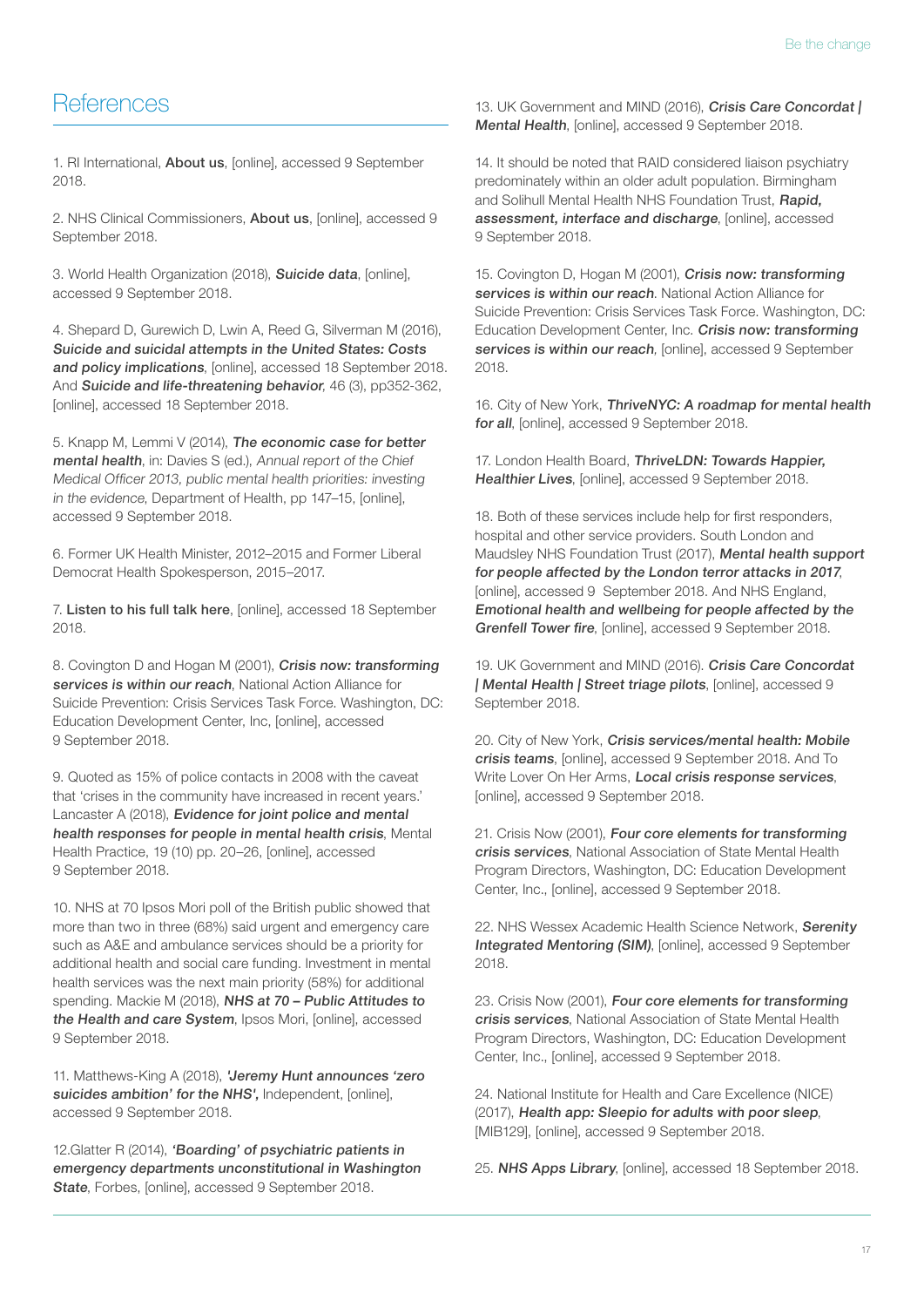26. In the UK, NICE guidance states involvement of friends and family at all stages is essential. National Institute for Health and Care Excellence (NICE) (2012), [Patient experience in adult NHS](https://www.nice.org.uk/guidance/cg138/chapter/1-guidance) [services: Improving the experience of care for people using](https://www.nice.org.uk/guidance/cg138/chapter/1-guidance)  [adult NHS services](https://www.nice.org.uk/guidance/cg138/chapter/1-guidance). [CG138], paragraphs 1.3.10 and 1.3.11, [online], accessed 9 September 2018.

27. NHS England, the National Collaborating Centre for Mental Health and the National Institute for Health and Care Excellence (NICE) (2016), [Achieving better access to 24/7 urgent and](https://www.england.nhs.uk/wp-content/uploads/2016/11/lmhs-guidance.pdf)  [emergency mental health care – Part 2: Implementing](https://www.england.nhs.uk/wp-content/uploads/2016/11/lmhs-guidance.pdf)  [the evidence-based treatment pathway for urgent and](https://www.england.nhs.uk/wp-content/uploads/2016/11/lmhs-guidance.pdf)  [emergency liaison mental health services for adults and](https://www.england.nhs.uk/wp-content/uploads/2016/11/lmhs-guidance.pdf)  [older adults – guidance](https://www.england.nhs.uk/wp-content/uploads/2016/11/lmhs-guidance.pdf), [online], accessed 9 September 2018.

28. NHS England (2018), [NHS mental health care for veterans](https://www.nhs.uk/NHSEngland/Militaryhealthcare/veterans-families-reservists/Documents/673_NHS%20Veterans%27%20Mental%20Health%20leaflet%20S17%20Online.pdf), [online], accessed 9 September 2018.

29. Murphy D, Weijers B, Palmer E, Busuttil W (2015), Exploring [patterns in referrals to combat stress for UK veterans](https://www.kcl.ac.uk/kcmhr/publications/assetfiles/2015/Murphy2015b.pdf)  [with mental health difficulties between 1994 and 2014](https://www.kcl.ac.uk/kcmhr/publications/assetfiles/2015/Murphy2015b.pdf), International Journal of Emergency Mental Health and Human Resilience, 2015;17(3): 652-658, [online], accessed 9 September 2018.

30. Royal College of General Practitioners, The Royal British Legion, Combat Stress (2011), [Meeting the healthcare needs](http://www.rcgp.org.uk/policy/rcgp-policy-areas/veterans-healthcare-needs.aspx)  [of veterans: A guide for general practitioners](http://www.rcgp.org.uk/policy/rcgp-policy-areas/veterans-healthcare-needs.aspx), [online], accessed 9 September 2018.

31. National Action Alliance for Suicide Prevention, Developing [successful and positive suicide prevention messaging:](http://actionallianceforsuicideprevention.org/home)  [Recommended standard care for people with suicidal risk](http://actionallianceforsuicideprevention.org/home), [online], accessed 9 September 2018.

32. NHS England (2016), [Adult improving access to](https://www.england.nhs.uk/mental-health/adults/iapt/service-standards/)  [psychological therapies programme service standards](https://www.england.nhs.uk/mental-health/adults/iapt/service-standards/).

33. NHS England, the National Collaborating Centre for Mental Health and the National Institute for Health and Care Excellence (NICE) (2016), [Implementing the early intervention](https://www.england.nhs.uk/mentalhealth/wp-content/uploads/sites/29/2016/04/eip-guidance.pdf)  [in psychosis access and waiting time standard: Guidance](https://www.england.nhs.uk/mentalhealth/wp-content/uploads/sites/29/2016/04/eip-guidance.pdf), [online], accessed 9 September 2018.

34. NHS England and the National Collaborating Centre for Mental Health (2015), [Access and waiting time standard for](https://www.england.nhs.uk/wp-content/uploads/2015/07/cyp-eating-disorders-access-waiting-time-standard-comm-guid.pdf)  children and voung people with an eating disorder, [online], accessed 9 September 2018.

35. UK Department of Health and Social Care and Department for Education (2018), Transforming children and young [people's mental health provision: a green paper](https://www.gov.uk/government/consultations/transforming-children-and-young-peoples-mental-health-provision-a-green-paper), [online], accessed 9 September 2018.

36. Mersey Care NHS Foundation Trust, Striving for perfect [care – No force first](https://www.merseycare.nhs.uk/about-us/striving-for-perfect-care/no-force-first/), [online], accessed 9 September 2018.

37. Mersey Care NHS Foundation Trust. Striving for perfect [care – No force first](https://www.merseycare.nhs.uk/about-us/striving-for-perfect-care/no-force-first/), [online], accessed 9 September 2018.

38. City of New York, NYC Well – Talk, Text, Chat 24/7, [Peer](https://nycwell.cityofnewyork.us/en/peer-support/)  [support services – Help based on respect and shared](https://nycwell.cityofnewyork.us/en/peer-support/)  [understandings](https://nycwell.cityofnewyork.us/en/peer-support/), [online], accessed 9 September 2018.

39. [Zero Suicide Alliance](https://www.zerosuicidealliance.com/about-us/), [online], accessed 9 September 2018.

40. Zero Suicide Alliance and Mersey Care NHS Foundation Trust, [Suicide – Let's talk](https://www.relias.co.uk/hubfs/ZSACourse3/story_html5.html?utm_source=Relias&utm_campaign=Training-Landing-Page), [online], accessed 9 September 2018.

41. [Zero Suicide](https://zerosuicide.org/about/), [online], accessed 9 September 2018.

42. [Suicide Bereavement and Pennine Care NHS Foundation](https://suicidebereavementuk.com/)  [Trust](https://suicidebereavementuk.com/), [online], accessed 9 September 2018.

43. While D, Bickley H, Roscoe A, Windfuhr K, Rahman S, Shaw J, Appleby L, Kapur N (2012), I[mplementation of mental health](https://doi.org/10.1016/S0140-6736(11)61712-1)  [service recommendations in England and Wales and suicide](https://doi.org/10.1016/S0140-6736(11)61712-1)  [rates, 1997–2006: A cross-sectional and before-and-after](https://doi.org/10.1016/S0140-6736(11)61712-1)  [observational study](https://doi.org/10.1016/S0140-6736(11)61712-1), The Lancet 2012;379(9820) 1005-1012, [online], accessed 18 September 2018.

44. Gyimah S (2018), Student mental health must be top [priority – universities minister](https://www.theguardian.com/education/2018/jun/28/student-mental-health-must-be-top-priority-universities-minister), The Guardian, [online], accessed 9th September 2018.

45. Behavioral Healthcare Executive (2006). [Crisis services in](https://www.behavioral.net/article/crisis-services-living-room)  [the 'living room'](https://www.behavioral.net/article/crisis-services-living-room), [online], accessed 9 September 2018. And Heyland M, Emery C, Shattell M (2013), The Living Room, a [community crisis respite program: offering people in crisis](https://www.gjcpp.org/pdfs/2013-007-final-20130930.pdf)  [an alternative to emergency departments](https://www.gjcpp.org/pdfs/2013-007-final-20130930.pdf), Global Journal of Community Psychology Practice, 4(3) pp1–8, [online], accessed 9 September 2018.

46. Public Health England and Healthy London Partnership. [Good thinking](https://www.good-thinking.uk/), [online], accessed 9 September 2018.

47. US Congress H.R.2345 (2018), [National Suicide Hotline](https://www.congress.gov/bill/115th-congress/house-bill/2345/text?format=txt)  [Improvement Act of 2018](https://www.congress.gov/bill/115th-congress/house-bill/2345/text?format=txt), [online], accessed 9 September 2018.

48. MIND (2013) [Mental health crisis care: Commissioning](https://www.mind.org.uk/media/494422/bme-commissioning-excellence-briefing.pdf)  [excellence for Black and minority ethnic groups – A briefing](https://www.mind.org.uk/media/494422/bme-commissioning-excellence-briefing.pdf)  [for clinical commissioning groups](https://www.mind.org.uk/media/494422/bme-commissioning-excellence-briefing.pdf), [online], accessed 9 September 2018.

49. Cotgrove A (2018), [Editorial: The future of crisis mental](https://doi.org/10.1111/camh.12259)  [health services for children and young people](https://doi.org/10.1111/camh.12259), Child and [Adolescent Mental Health,](https://doi.org/10.1111/camh.12259) 23 (1) pp.1–3, [online], accessed 18 September 2018.

50. Shaikh U, Qamar I, Jafry F, Hassan M, Shagufta S, Odhejo Y, Ahmed S (2017), [Patients with borderline personality](https://doi.org/10.3389/fpsyt.2017.00136)  [disorder in emergency departments](https://doi.org/10.3389/fpsyt.2017.00136), Frontiers in Psychiatry, 8 (136), [online], accessed 18 September 2018. And National Collaborating Centre for Mental Health (UK) (2009), 'Management of crises', in [Borderline personality disorder:](https://www.ncbi.nlm.nih.gov/books/NBK55407/)  [The Nice guideline on treatment and management](https://www.ncbi.nlm.nih.gov/books/NBK55407/), British Psychological Society, [online], accessed 9 September 2018.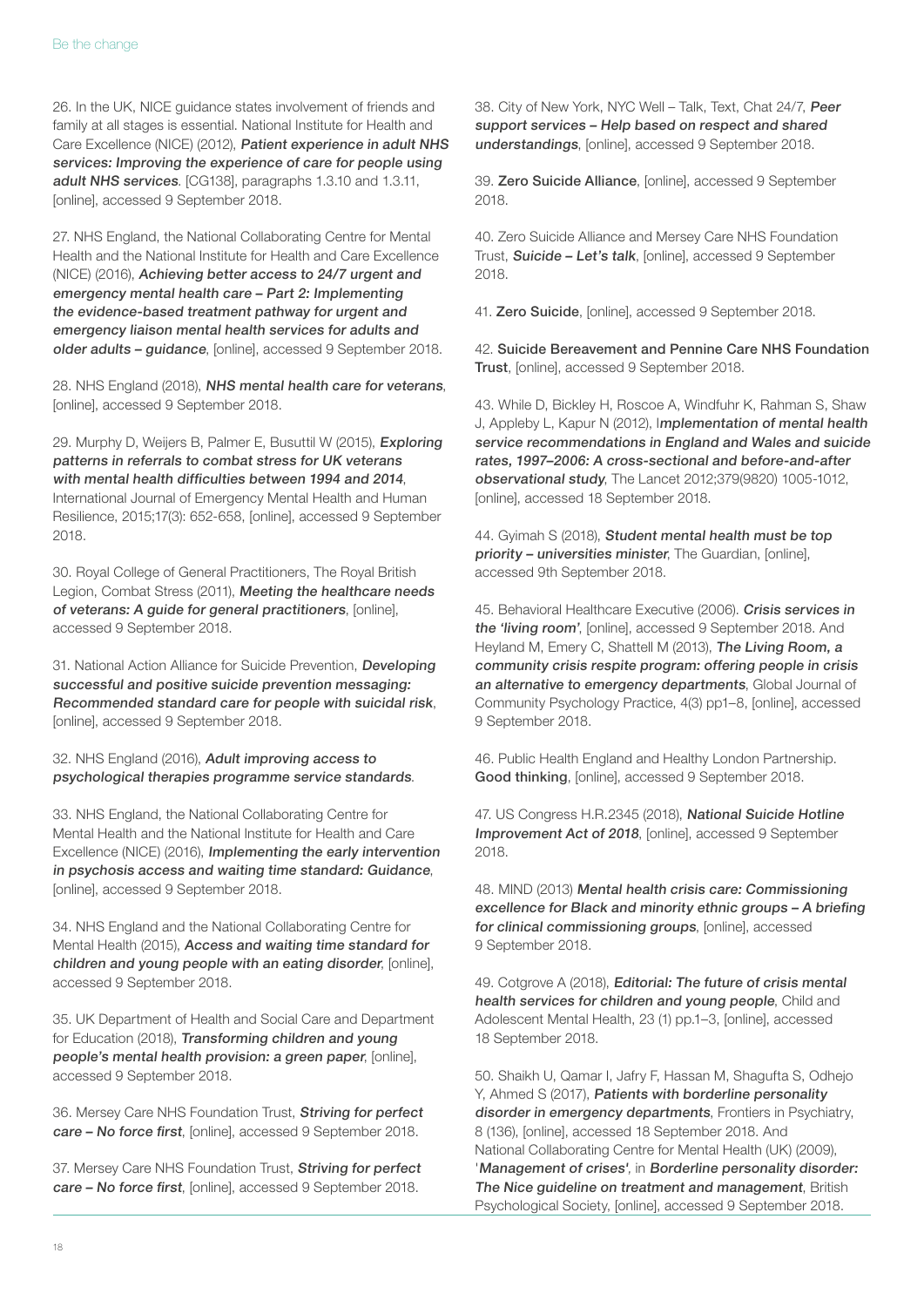51. Mustanski B, Liu R (2013), [A longitudinal study of](https://doi.org/10.1007/s10508-012-0013-9)  [predictors of suicide attempts among lesbian, gay, bisexual,](https://doi.org/10.1007/s10508-012-0013-9)  [and transgender youth](https://doi.org/10.1007/s10508-012-0013-9), Archives of Sexual Behavior, 42 (3) pp.437–438, [online], accessed 18 September 2018.

52. Schwan K (2017), [Mental health care for homeless youth:](http://homelesshub.ca/blog/mental-health-care-homeless-youth-demand-action-and-equity)  [A demand for action and equity](http://homelesshub.ca/blog/mental-health-care-homeless-youth-demand-action-and-equity), Canadian Observatory on Homelessness, York University, [online], accessed 9 September 2018.

53. Silove D, Ventevogel P, Rees S (2017), [The contemporary](https://doi.org/10.1002/wps.20438)  [refugee crisis: An overview of mental health challenges](https://doi.org/10.1002/wps.20438), World Psychiatry, 16 (2) pp130-139, [online], accessed 20 September 2018.

54. Mercy J, Dahlberg L, Zwi A (2002), [The world report on](https://doi.org/10.1016/S0140-6736(02)11133-0)  [violence and health](https://doi.org/10.1016/S0140-6736(02)11133-0), The Lancet, 360 (9339) pp1083-1088, [online], accessed 20 September 2018. And Felitti V, Anda R, Nordenberg D, Williamson D, Spitz A, Edwards V, Koss M, Marks J (1998), [Relationship of childhood abuse and household](https://doi.org/10.1016/S0749-3797(98)00017-8)  [dysfunction to many of the leading causes of death in](https://doi.org/10.1016/S0749-3797(98)00017-8)  [adults: The Adverse Childhood Experiences \(ACE\) study](https://doi.org/10.1016/S0749-3797(98)00017-8), American Journal of Preventive Medicine, 14 (4) pp245-258, [online], accessed 20 September 2018. And Widom C, White H (2006), [Problem behaviours in abused and neglected](https://doi.org/10.1002/cbm.191)  [children grown up: prevalence and co‐occurrence of](https://doi.org/10.1002/cbm.191)  [substance abuse, crime and violence](https://doi.org/10.1002/cbm.191), Criminal Behaviour and Mental Health, 7 (4) pp287-310, [online], accessed 20 September 2018.

55. UK Parliament (2018) [Statement: long term plan for the](https://www.parliament.uk/business/news/2018/june/statement-long-term-plan-for-the-nhs/)  [NHS](https://www.parliament.uk/business/news/2018/june/statement-long-term-plan-for-the-nhs/), [online], accessed 9 September 2018.

56. Substance Abuse and Mental Health Services Administration (2017), [Interdepartmental Serious Mental Illness](https://www.samhsa.gov/about-us/advisory-councils/ismicc)  [Coordinating Committee \(ISMICC\) report to Congress and](https://www.samhsa.gov/about-us/advisory-councils/ismicc)  [federal agencies on issues related to serious mental illness](https://www.samhsa.gov/about-us/advisory-councils/ismicc)  [\(SMI\) and serious emotional disturbance \(SED\)](https://www.samhsa.gov/about-us/advisory-councils/ismicc), [online], accessed 9 September 2018.

56. [Institute of Healthcare Leadership and Management](https://ihlm.org/about-us/)  [\(IHLM\)](https://ihlm.org/about-us/), [online], accessed 9 September 2018.

57. [International Initiative for Mental Health Leadership](http://www.iimhl.com/iimhl-about-us.html)  [\(IIMHL\)](http://www.iimhl.com/iimhl-about-us.html), [online], accessed 9 September 2018.